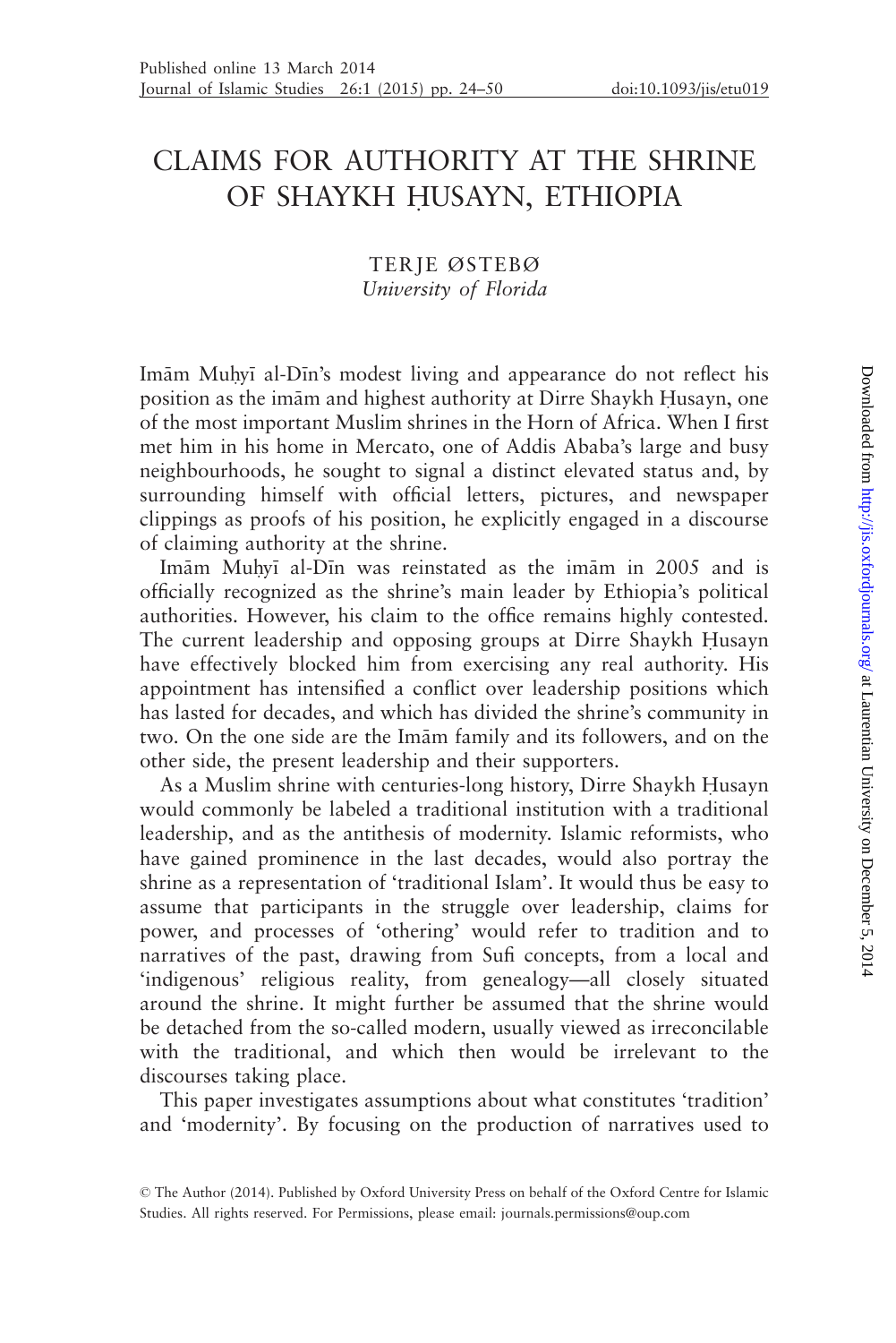authorize claims and exploring the strategies of the two opposing groups at the shrine and the role of the Ethiopian state, it will point to a reality characterized by highly complex discourses through which different actors and constituencies are making references to something that cannot be neatly compartmentalized as either traditional or modern. Contesting the notion of the two concepts as spatially and temporally separate, I argue for a more dynamic approach which sees incongruent narratives and concepts existing simultaneously in constant flux. I also suggest that the traditional and the modern are more than notions to which actors relate passively. Rather, the two are constantly produced by the ways situated actors actively appropriate these notions in shaping and reshaping their reality. Actors are, in highly creative and disparate ways, justifying their social actions, negotiating their claims and counterclaims—in turn demonstrating the elasticity of the traditional and the modern.

# THE TRADITIONAL AND THE MODERN

Research over the last decades has produced a growing understanding of and more nuanced perspectives on the concepts of the traditional and the modern. From being perceived as binary opposites and as contradictorily distinct—spatially and temporally—the traditional and the modern are more commonly viewed as concomitant parts of social realities. Instead of being perceived through a linear teleological lens, in which the traditional is doomed to succumb to the modern, they are both construed as inherently present and intrinsically related to complex processes of continuity and change. $1$ 

There is, however, little consensus on how to understand the traditional. Perspectives which saw the traditional as a bounded entity and as a label attached to certain (pre-modern) periods and societies have few adherents today. An alternative approach sees the traditional as symbolically constituted by an imagined past, as constructed and invented. This is in turn related to ideology, in which the traditional is deliberately created by those in power, or to serve a particular purpose.<sup>2</sup>

<sup>1</sup> For an overview of such changing perspectives, see Marilyn R. Waldman, 'Tradition as a Modality of Change: Islamic Examples' in History of Religions, 25/4 (1986): 318–40.<br><sup>2</sup> This was first argued by Joseph R. Gushfield, 'Tradition and Modernity:

Misplaced Polarities in the Study of Social Change', American Journal of Sociology, 72 (1967): 351–62, and later elaborated by Eric Hobsbawm, 'Introduction: Inventing Traditions' in Hobsbawm and Terence Ranger (eds.),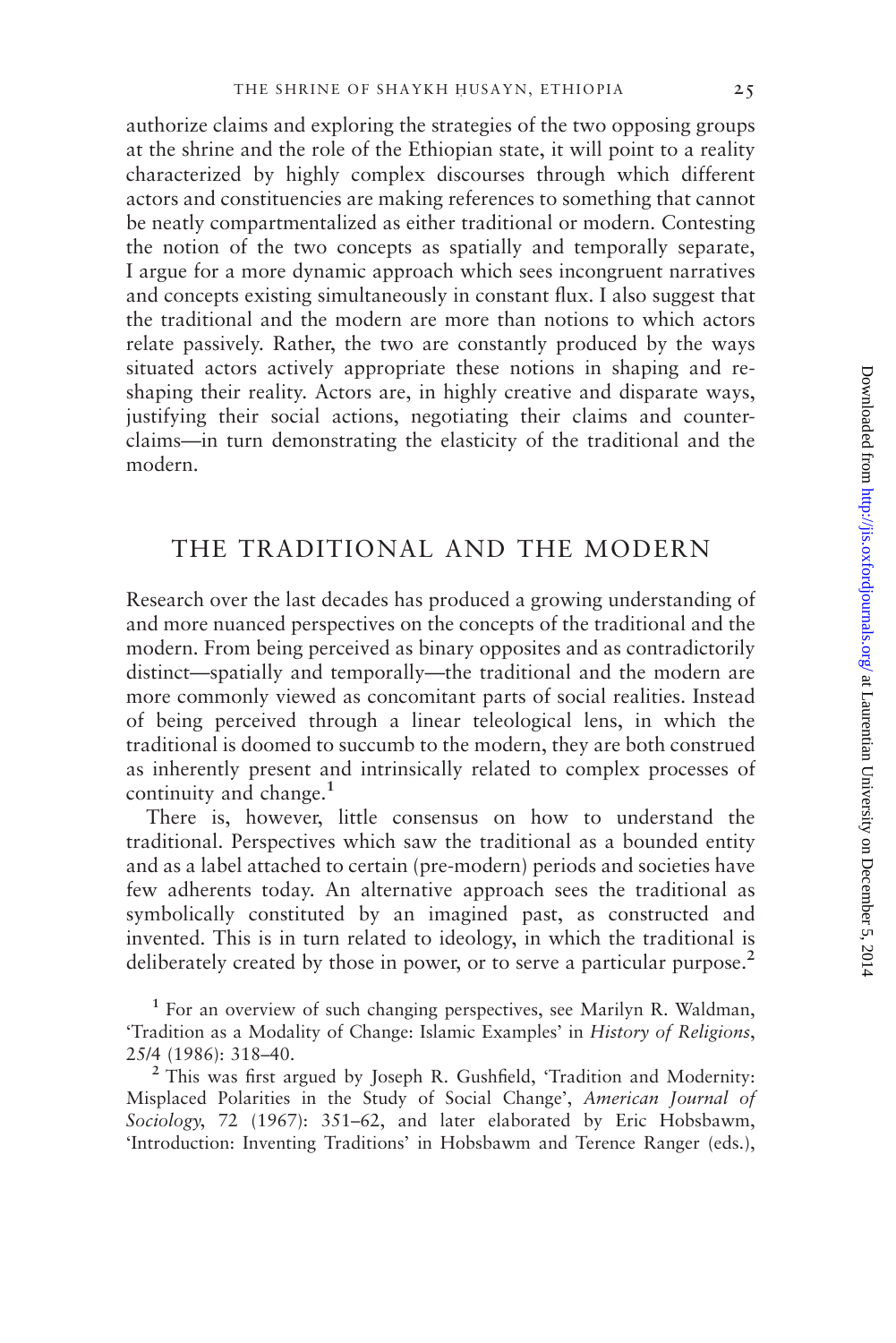Although I find myself sympathetic to this view, I would be cautious about pushing the constructivist idea too far. There is little doubt that actors, in making claims to and about a past, deliberately produce symbols, narratives, or practices that are defined as traditional, and which are made to have specific functions. The point is, however, that the traditional in this sense could never be constructed out of thin air, nor could any tradition be invented in an 'anything-goes' manner. Never stagnant, the traditional remains part of real and concrete time: present in the actors' narratives, embodied in their individual and collective experiences, enacted in practice, and embedded in actual space.

Those viewing the traditional as ideology also argue that actors define a particular practice as explicitly traditional, and that they subsequently make an effort to either preserve or eradicate it. I would label such objectification of tradition as traditionalistic.<sup>3</sup> Such objectification occurs particularly in instances when pluralism increases and when alternative ideas challenge conventional knowledge and broadly accepted practices. What the traditional-as-ideology view fails to acknowledge is that there are numerous cases where actors do not define what they believe or do as traditional. They do not have any conscious attitudes towards what may be characterized as the traditional (or the modern for that matter), but rather take these formations for granted as un-objectified parts of their social reality, or, following Pierre Bourdieu, as unconsciously integrated in their habitus.<sup>4</sup>

The traditional is in this context broadly viewed as containing references to a past, which could be ancient or more recent, and which obviously to some degree is imagined through memory. The traditional is, at the same time, inherently present and subject to constant alterations, hence being a representation of both continuity and discontinuity. Consequently, the traditional stands in the unique situation of enabling change as constant readjustments of former and existing symbols, and is not erased by the arrival of the modern. It is

University Press, 1977).

The Invention of Tradition (Cambridge: Cambridge University Press, 1983), 1–14. For a more clear-cut argument, see Richard Handler and Jocelyn Linnekin, 'Tradition, Genuine or Spurious', Journal of American Folklore, 97/385 (1984): 273–90.<br> $3$  This was first formulated by Joseph R. Levenson, *Confucian China and Its* 

Modern Fate: A Trilogy (Berkeley, CA: University of California Press, 1968), and also later by Edward Shils, Tradition (Chicago, IL: University of Chicago Press, 1981).<br><sup>4</sup> Pierre Bourdieu, *Outline of a Theory of Practice* (Cambridge: Cambridge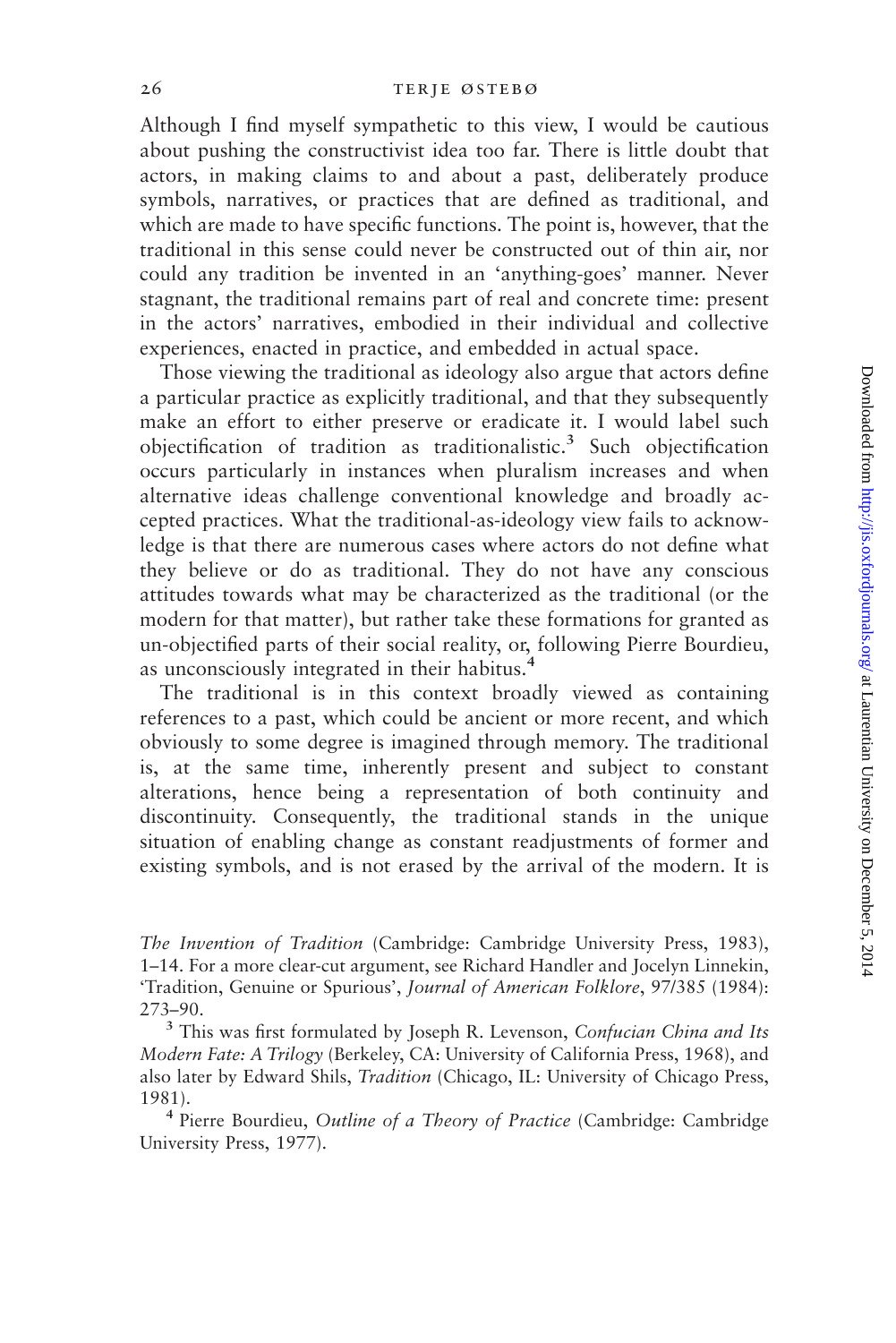intrinsically contextual, and must be explored in relation to intersecting local concepts and to broader social processes.<sup>5</sup>

Just as theorization of the traditional has grown more complex, nuanced insights into the concept of the modern have moved our understanding away from viewing it in the singular, and from perceptions of the modern as universalistic in its telos. The process of modernization does not entail a simple linear movement from tradition to modernity, and it cannot be treated as an exclusive opposite to the traditional.<sup>6</sup> Terms such as 'multiple modernities' and 'alternative modernities'<sup>7</sup> have furnished perspectives which recognize modernity's heterogeneous character and constant mutations, and which facilitate views that see modernity as something more than an equivalent to Westernization.<sup>8</sup> In relation to globalization and the spread of the modern across the globe, such concepts recognize the continued relevance of the traditional and enable us in a better way to investigate how modernity's persistence in a number of post-colonial localities has produced a rich flora of incongruent processes.

In this case, I consider Donald Donham's 'vernacular modernism' to be particularly relevant.<sup>9</sup> Paying due attention to the local and the role of situated actors, Donham argues that the modern does not merely arrive in a given locality from the outside; it is just as much a product of the members' active engagement in discourses made available, and of their innovative remaking of inherent traditions as juxtaposed and intersected

<sup>5</sup> Ousman Murzik Kobo, Unveiling Modernity in Twentieth-Century West African Islamic Reform (Leiden: Brill, 2012): 313–18; Corinne A. Kratz, ' ''We've Always Done It Like This... Except for a Few Details'': ''Tradition'' and "Innovation" in Okiek Ceremonies', Comparative Studies in Society and History, 35/1 (1993): 30–65. <sup>6</sup> Arjun Appadurai, Modernity At Large: Cultural Dimensions of

Globalization (Minneapolis: University of Minnesota Press, 1996), 3; 'Introduction' in Jean Comaroff and John Comaroff (eds.), Modernity and Its Malcontents: Ritual and Power in Postcolonial Africa (Chicago, IL: University of Chicago Press, 1993); xii–xv; Akhil Gupta, Postcolonial Developments: Agriculture in the Making of Modern India (Durham, NC: Duke University Press, 1998); Bruno Latour, We Have Never Been Modern (Cambridge: Harvard University Press, 1993), 46–8. <sup>7</sup> Shmuel Eisenstadt, 'Multiple Modernities' in Eisenstadt (ed.), Multiple

Modernities (New Brunswick: Transaction Publishers, 2nd imp., 2005): 1–29. <sup>8</sup> Dilip Parameshwar Gaonkar, 'On Alternative Modernities' in Gaonkar

(ed.), Alternative Modernities (Durham, NC: Duke University Press, 2001):

1–23.<br><sup>9</sup> Donald Donham, *Marxist Modern* (Berkeley, CA: University of California Press, 1999), xviii.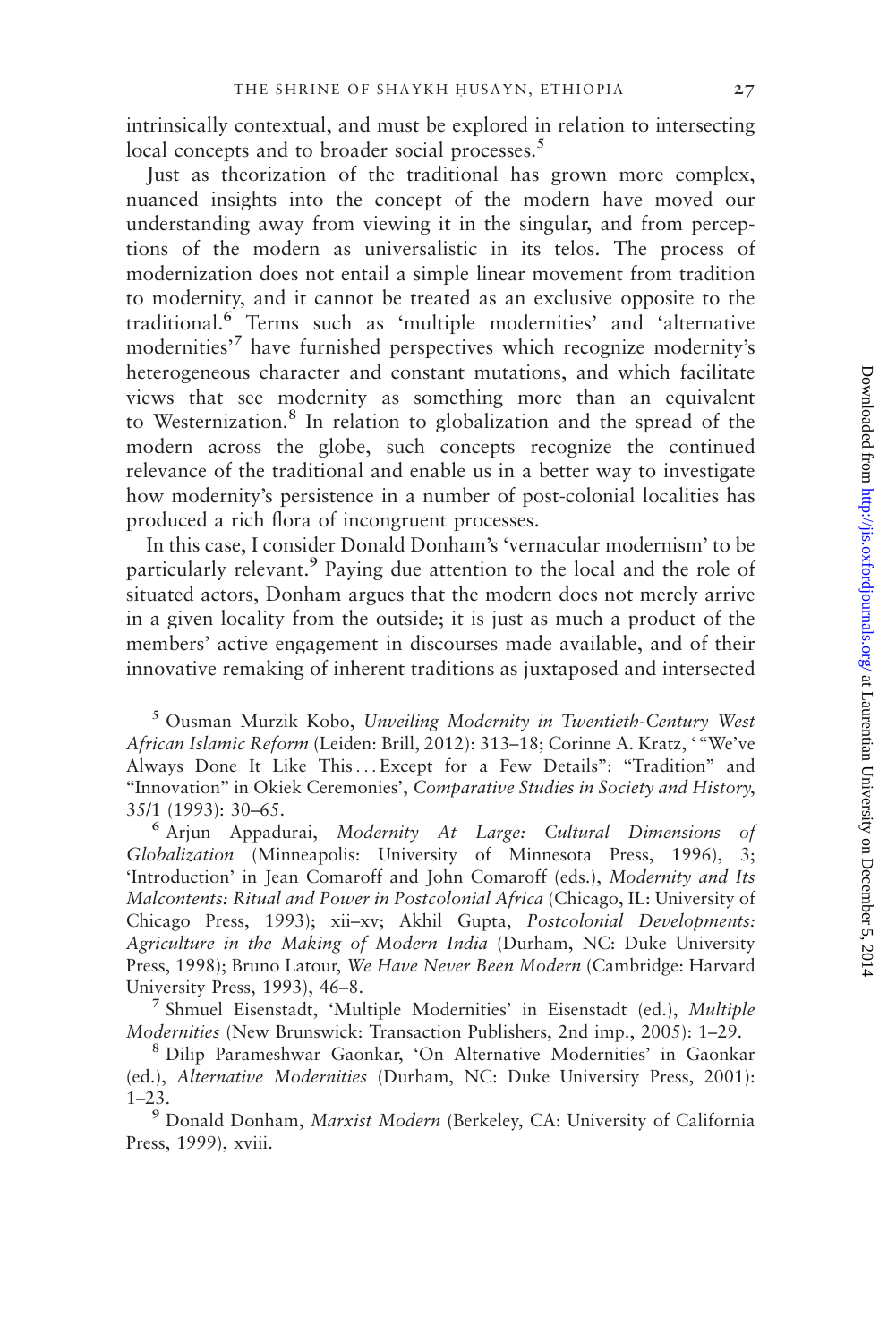with the novel. Similar ideas are captured in John L. and Jean Comaroff's concept of 'multilogue' that seeks to rectify previous subject–object relationships between the Western and the non-Western worlds. This endeavour entails a perspective which recognizes the relative autonomy and agency of actors, $10$  and which points to how they, both within and beyond a particular locality, interact in paving the way for new cultural practices and different conceptualizations of reality.<sup>11</sup>

This consequently means that the traditional and the modern are more than narratives, resources, or repertoires readily available in fixed forms. Instead, they are intrinsically linked to human agency; narratives of actively accumulated knowledge and experience, disparately interpreted, constantly reconfigured—consciously and unconsciously—and also discursively contested, often to justify social action or to delegitimize the 'others'. This makes the traditional and the modern inherently elastic and subject to constant negotiations. It further means that what qualifies as traditional or modern, is in the eyes of the beholder. The researcher's epic perspective often differs from the actors' emic views—actors who, among themselves, also hold disparate and conflicting understandings. Different understandings may also be reciprocally affected by each other, producing complex discourses, situations of dynamic change, and unexpected results.

## DIRRE SHAYKH HUSAYN

The traditional in this case is related to the shrine of Shaykh Husayn (Dirre Shaykh Eusayn); to narratives about the figure of Shaykh Eusayn, the historical legacy of the shrine, and stories about the shrine's custodians. These all refer to a particular localized past, yet are, as we will see, timeless in the sense that the actors constantly recreate them in projects of ascertaining authority and delegitimizing competing claims for authority.

Dirre Shaykh Eusayn is located in Gololcha district in the northern part of Bale, not far from the Wabe Shabelle river. Although the number of pilgrims to the shrine has decreased over the last decades, it is still one of the most important Muslim sanctuaries in the Horn of Africa. According to reports from the early 1970s, the shrine hosted more than 100,000 pilgrims during the main festival.<sup>12</sup> The bulk of the pilgrims

<sup>10</sup> Dipesh Chakrabarty, Habitations of Modernity (New Delhi: Permanent Black, 2004 [Chicago edn., 2002]), 46.<br><sup>11</sup> Comaroff and Comaroff, Modernity and Its Malcontents, xii.<br><sup>12</sup> Ulrich Braukämper, *Islamic History and Culture in Southern Ethiopia*:

Collected Essays (Hamburg: Lit, 2002), 141. There are two main festivals at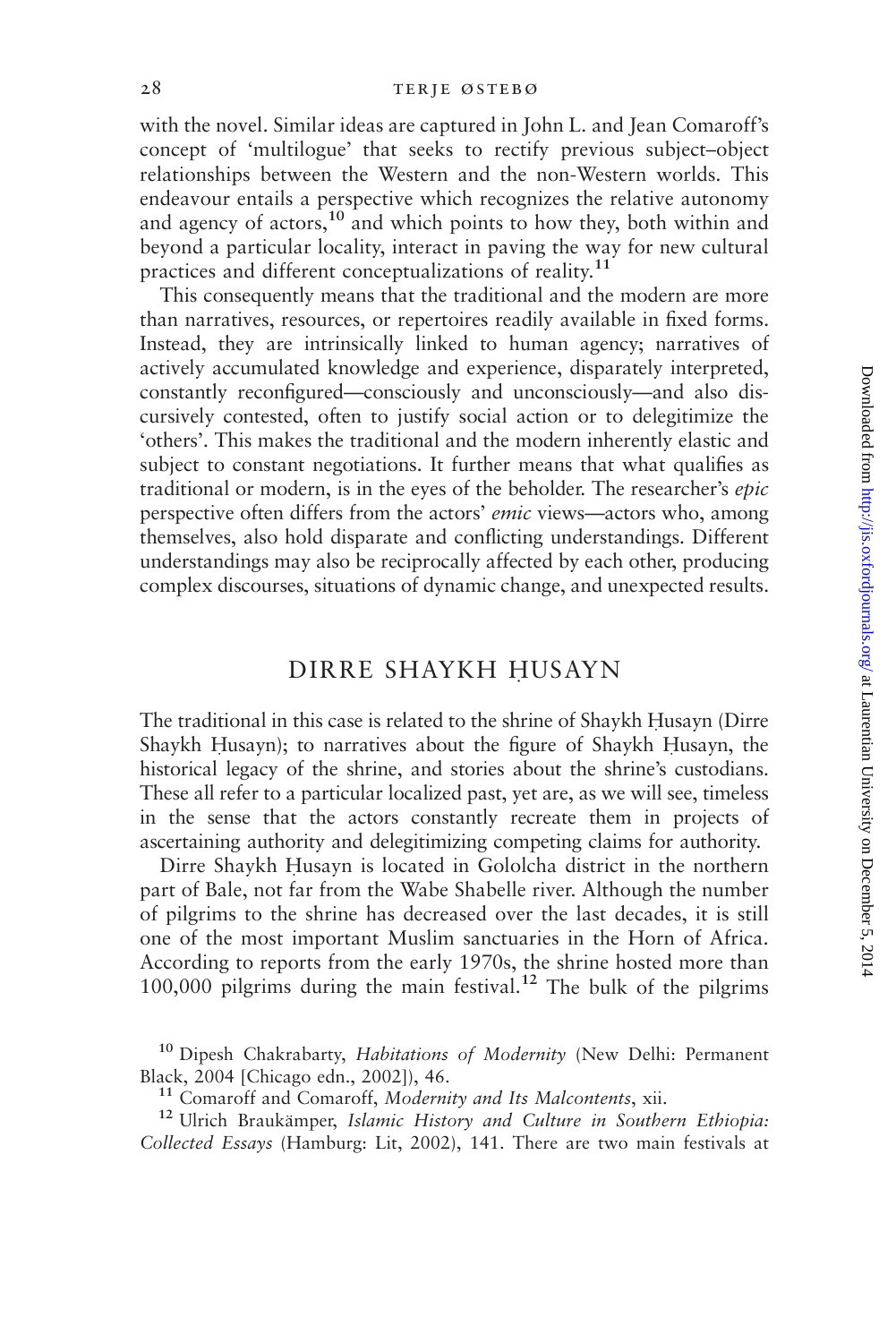come from the nearby Bale and Arsi areas, yet there are also pilgrims from other parts of Ethiopia. The guardians of the shrine take pride in the claim that the shrine draws adherents from Somalia, Kenya, Djibouti, and even from Europe and the US.

The shrine is the burial place of Shaykh Husayn, dating back to the late twelfth century. Considered a scholar and an emissary sent by God especially to Bale, all local traditions refer to him as pivotal for the Islamization of the area. Considered a wall (pl.  $\frac{avdiv\vec{a}}{n}$ ), the same traditions argue that pilgrimage to his grave commenced immediately after his death, and that the practice has continued unbroken until today. It would be beyond the scope of this paper to interrogate this claim. Yet the arrival of the non-Muslim Oromo in the latter part of the sixteenth century, which caused a gradual decline of Islam in Bale, makes it plausible to think of the pilgrimage as a more recent phenomenon.

Most probably the pilgrimage started at the end of the eighteenth century, with the arrival of a certain Shaykh Muhammad Tilma Tilmo. He revitalized the practice of pilgrimage and boosted the shrine's importance as a distinct Islamic site of worship among the Oromo. The origin of Shaykh Muḥammad Tilma Tilmo and his arrival at Dirre Shaykh Husayn are shrouded in much uncertainty. Ulrich Braukämper has claimed that Shaykh Muhammad, or Aw Muhammad as he calls him, was of Somali origin, sent to Bale by Amir 'Abd al-Shakūr of Harar.<sup>13</sup> This notion is not supported by any of the oral traditions in Bale, which all argue that he originated from Bale—yet without identifying his clan.<sup>14</sup> Local traditions confirm that he spent time in Harar, and that he came to Bale after Shaykh Eusayn, in a dream, called him to restore the shrine and to propagate Islam among the people. Arriving at Dirre Shaykh Husayn, Shaykh Muhammad started the reconstruction of the shrine, building the main dome and other cupolashaped monuments attributed to 'Abd al-Qādir Jīlānī (the founder of the Q:diriyya order) and to Shaykh Eusayn's family members. He moreover constructed a mosque and the Harro Lukko—a pond containing holy water. Shaykh Muhammad Tilma Tilmo's position was soon challenged

Dirre Shaykh Husayn. The first coincides with the *hajj* to Makka, in the month of Dhū l-Hijja, and the second occurs in the month of Jumāda al-Thānī—which was the time of Shaykh Husayn's birth. In the Oromo language this is called *zaara* galgala goobanaa (the night the moon is full).<br><sup>13</sup> Ibid, 138.<br><sup>14</sup> Some traditions claim that he was of the Wawu clan in Arsi and that his

mother was from the Sebro clan, in whose land he is also buried. See Umer Nure, 'The Pilgrimage to Dirre Sheikh Hussein: Its Social Organization and Overall Roles' (MA thesis in Social Anthropology, Addis Ababa University, 2006), 23.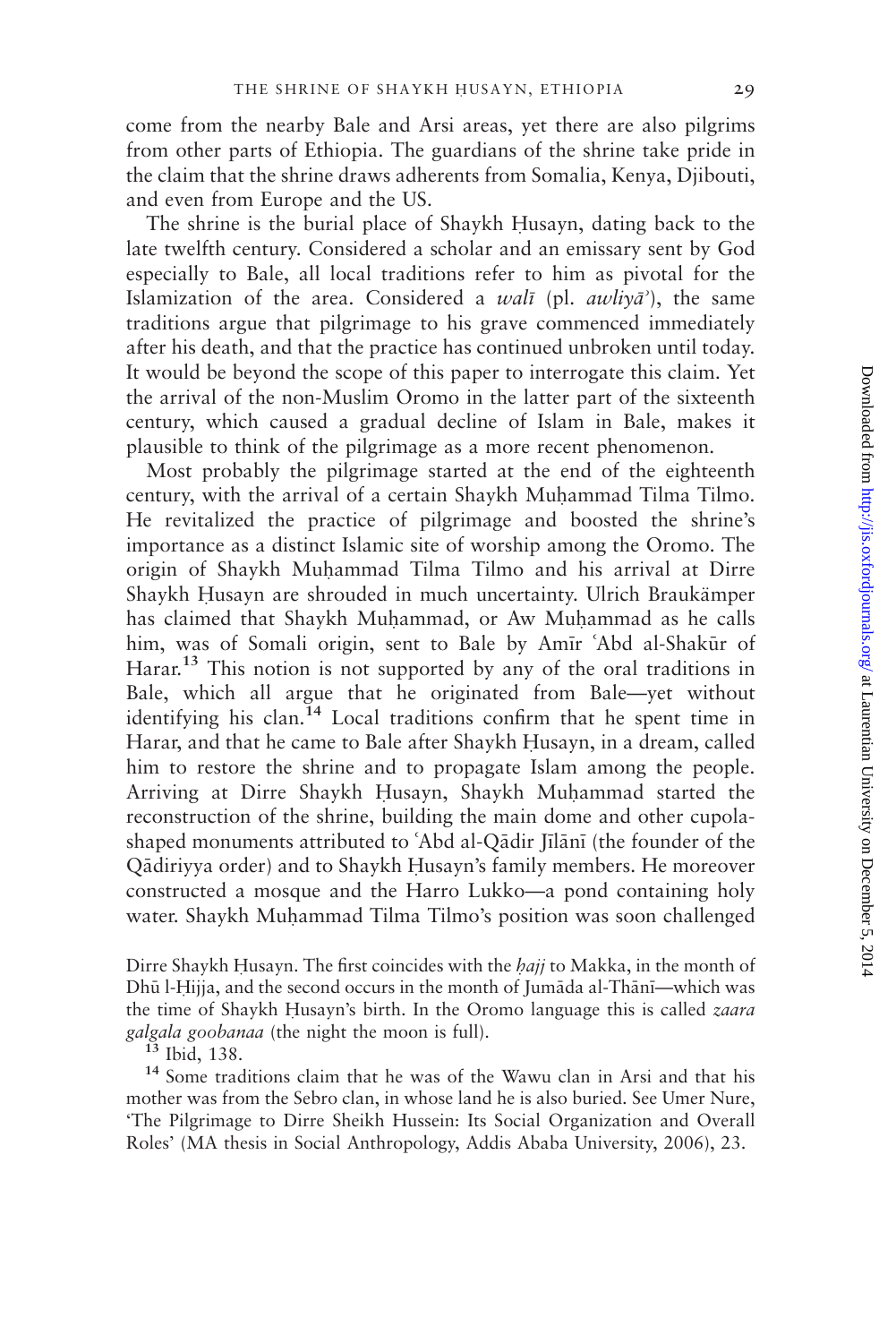#### 30 TERJE ØSTEBØ

by Shaykh 'Abbās, who arrived from Arsi at the same time. A leadership struggle erupted, from which Shaykh Muhammad emerged victorious, and he was then appointed as the designated imam and the supreme authority of Dirre Shaykh Eusayn. The two worked together, however, in calling the local people to embrace Islam and to take up the pilgrimage. The practice soon gained momentum, and for nearly two centuries it constituted the most significant collective ritual for the Oromo Muslims of Arsi and Bale.

The shrine's leadership remained within the family of Shaykh Muhammad Tilma Tilmo, referred to as the warra imaama (the family of the imam), which gradually paved the way for a differentiated religious leadership. The roles of ulema and qādīs went to Shaykh Muhammad Tilma Tilmo's younger sons, who passed these functions on to descendants of their respective lineages. The position as the imam was passed on to his oldest son, Shaykh 'Abdullāhi, and followed his lineage:

Shaykh Muhammad Tilma Tilmo

Imam at the end of the 18th century

 $\downarrow$ 

Shaykh 'Abdullāhi

Imām in the middle of the 19th century

 $\downarrow$ 

Shaykh Imām Muhammad Safi

Imām during the reign of Emperor Menelik,

before the conquest of Bale in 1892

 $\downarrow$ 

#### Imām 'Abd al-Qādir

Imām during Emperor Menelik's conquest of Bale

## $\downarrow$

Imām Muhammad Sayyid

Imam during the Italian occupation (1935–1942)

## $\downarrow$

#### Imām Mahmūd

Imam during the post-Italian period; fled to Somalia in 1977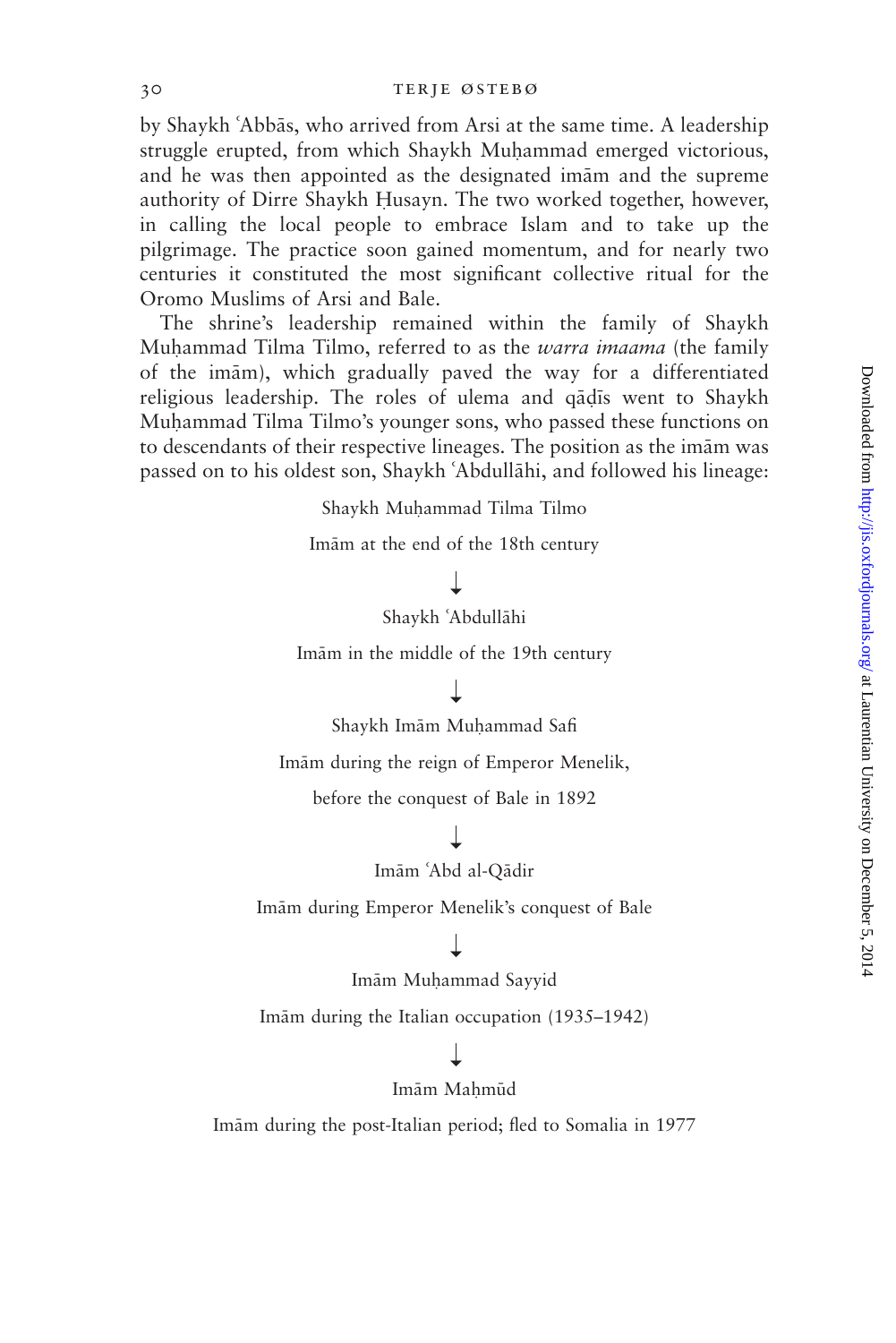Over time a village community attached to the shrine emerged. Referred to as the  $darga$ ,<sup>15</sup> it comprised the imam family, the descendants of Shaykh 'Abbās, and what has been known as the sakīna. This latter group has no genealogical links to the shrine's two main families, but includes people who arrived at the shrine from the early twentieth century. Some came as religious students and teachers, others were pilgrims who remained at the shrine, and some were merchants, while others again were servants to the imam family. They were often viewed as possessing distinct spiritual power, but the *sakina* never held any leadership positions at the shrine.

Stories about the shrine are deeply concerned with its physical presence and its particular historical legacy. Yet they also transcend time and space. Representing a history that opens up a mystical reality, in which the shrine as sacred space constitutes an interface dissolving any past or present, the narratives are also real and timeless in that they depict the wali as a perpetual being. They convey a divine message, have a purpose, and are thus authoritative. The traditional is thus, by the ways it is interpreted as having particular meanings, obviously constructed, yet it emanates, at the same time, from concrete historical narratives about Shaykh Eusayn and the shrine, from a particular past, located at a specific place. The traditional is intrinsically present in the rituals and in the shrine's guardians, whose own history is intimately connected with the traditions of the shrine, and who consequently are endowed with a distinct spiritual power,  $karāma$ <sup>16</sup> This power has allegedly enabled them to heal, to perform miracles, and to bless and curse people at will, which in turn makes them highly respected and feared by the Oromo throughout Bale.

## LOSS OF POWER

The main leadership position rested within the imam family for nearly two centuries, yet came to an abrupt end in 1977 when Imām Maḥmūd Muhammad Sayyid was forced to step down and leave Dirre Shaykh Eusayn. There are several diverging narrations of what actually

<sup>15</sup> Within a Sufi context, *darga* (cf. *dargāh*) usually refers to a Sufi gathering or assembly and can also mean a site for Sufi rituals.

<sup>16</sup> While *karāma* in Arabic signifies miracles performed by those who possess baraka, the word is commonly used in Bale as the very ability or power to perform miracles (cf. Minako Ishihara, 'Textual Analysis of a Poetic Verse in a Muslim Oromo Society in Jimma Area, Southwestern Ethiopia', Senri Ethnological Studies, 43 (1996): 207–32, at 208.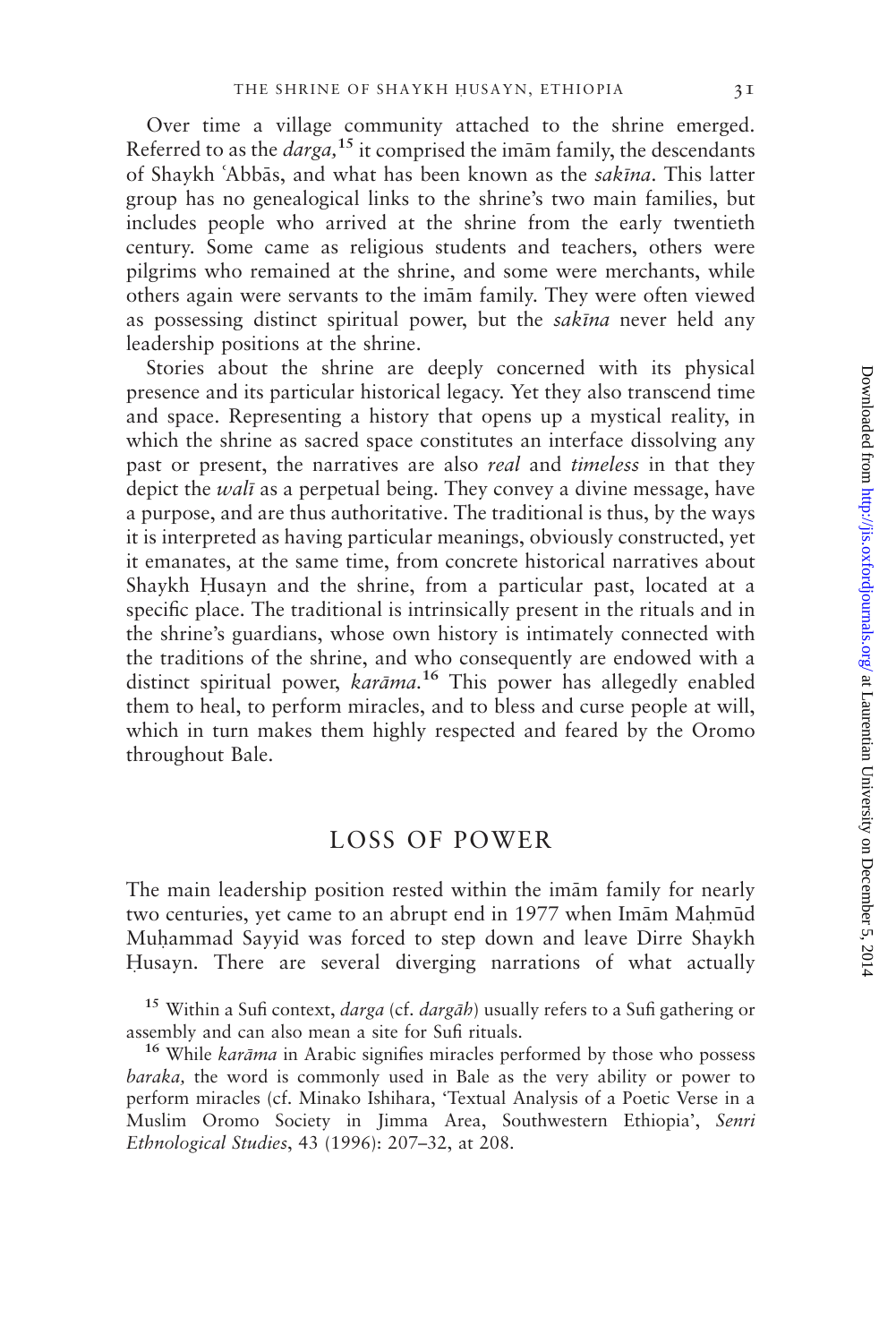happened and why the imam had to flee. The view among the sakina community (to which I will return) is that Imam Mahmud was becoming increasingly unpopular, and that he was chased out by the local community. The imam family, on the other hand, links the event to the  $Sowra^{17}$  and the imam's involvement in anti-governmental activities. The Sowra refers to the armed rebellion organized under the Somali Abbo Liberation Front (SALF), which was a continuation of the so-called Bale Rebellion (1963–1970) and culminated in the Ogaden war (1977–1978). It was driven by immediate factors such as tax-pressure and land alienation, coupled with grievances of an ethno-religious nature, which had their roots in the forced incorporation of Bale into the Ethiopian kingdom in 1892. This had brought the northern Amhara as administrators and feudal landlords, and led to the loss of political, socioeconomic, and cultural power for the indigenous Oromo, resulting in a tense, antagonistic relationship between the two.

The leadership at Dirre Shaykh Eusayn was always forced to relate to the Ethiopian state, and the state–shrine relationship was characterized by a combination of shifting mutual cooption, suspicion, and courting. During the Italian occupation (1935–1941), Dirre Shaykh Husayn was in 1937 formalized as an imamate—together with the establishment of Sude (Arsi) and Raytu (Bale) as sultanates. Imām Mahmūd, Sultan Sude, and Fitawrari Nuho Dadhi of Raytu were also sent to Rome where they met with Mussolini.<sup>18</sup> This policy was obviously related to the Italians' effort to form an alliance with the Muslims against the dominant Christian elite. The shrine leadership's relations to Emperor Haile Sellassie were in general characterized by mutual respect. But the unrest in the 1960s spurred the Emperor to court the shrine leadership more actively, and in 1964 he made a highly publicized trip to Dirre Shaykh Eusayn, visiting the saint's grave, expressing respect for the shrine, and promising the community a school.

During the armed rebellion, Dirre Shaykh Eusayn soon became an important scene for the enactment of this political drama. It was the meeting place for exchanging news and collecting support for the struggle. Here, activists from various parts of south-eastern Ethiopia and Somalia could maintain contacts and coordinate the insurgency.<sup>19</sup>

 $17$  Sowra is an Oromofication of the Arabic term al-thawra, meaning

revolution, rebellion, upheaval or riot.<br><sup>18</sup> Terje Østebø, *Localising Salafism: Religious Change among Oromo*<br>*Muslims in Bale, Ethiopia* (Leiden: Brill, 2012), 127.

<sup>19</sup> Ioan M. Lewis, 'The Western Somali Liberation Front (WSLF) and the Legacy of Sheikh Hussein of Bale' in Robert L. Hess (ed.), Modern Ethiopia from the Ascension of Menelik II to the Present. Proceedings of the Fifth International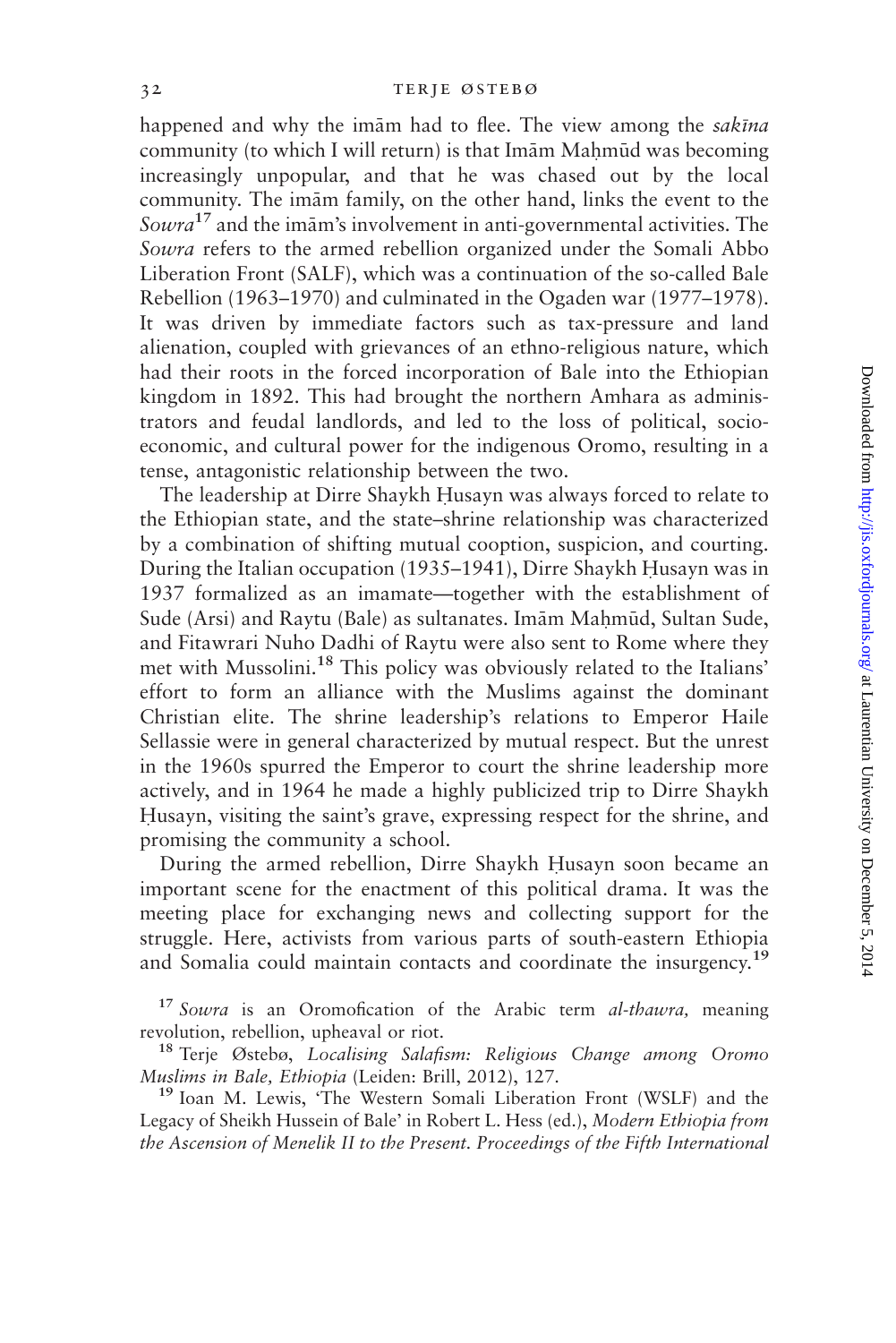While the imam family was not collectively involved in the rebellion, some individual members played a pivotal role during the 1960s by gathering moral and material support for the rebels. Things changed dramatically on 12 November 1977 when a small plane arrived at Dirre Shaykh Eusayn. A landing strip had been constructed at the shrine to transport pilgrims to the biannual festivals, and the common practice was that Ethiopian Airlines, prior to the pilgrimage season, would send a small plane with an engineer to prepare the strip. As it landed, the plane was immediately captured by the Sowra fighters: it was torched and the pilot and the engineer were taken hostage and brought to Somalia. Reportedly, Imām Maḥmūd was not involved in any of these events, yet knowing that he would be held accountable for the incident, he decided to flee. He and his close family walked, escorted by Sowra fighters, through the Ogaden dessert to Somalia, where he was well-received. The Somali regime provided him with a house in Mogadishu, where he stayed for 14 years.

Back at the shrine, the absence of the imam left the door for competition for power wide open. At the same time, the shrine and the pilgrimage were to be deeply affected by two particular sets of developments. The first relates to the Salafi reform movement that arrived in Bale during the 1960s. Determined to purify Islam from what were perceived to be illegitimate practices, the Salafis targeted the pilgrimage to Dirre Shaykh Husayn. They denounced as shirk (associating other beings with God) the practice of bringing sacrifices to the shrine in return for the guardians' blessings, and depicted these practices as a misuse of power and as exploitation of the poor pilgrims. Warning against excessive expenditure and urging hard work and economic self-reliance, the Salafis saw shrine sacrifices as contradicting Islam's message of social justice.<sup>20</sup>

The second set of developments was set in motion with the revolution in 1974 which brought an end to Emperor Haile Sellassie's regime and

Conference of Ethiopian Studies (Nice, 19–22 December 1977) (Chicago: University of Illinois at Chicago Circle, 1980), 410; Umer Nure, 'Pilgrimage to Dirre Sheikh Hussein', 77.<br><sup>20</sup> For more details on the history of Salafism in Bale, see Østebø, *Localising* 

Salafism. For similar developments in other parts of Africa, see Ousmane Kane, Muslim Modernity in Postcolonial Nigeria: A Study of the Society for the Removal of Innovation and Reinstatement of Tradition (Leiden: Brill, 2003); Kai Kresse, '''Making People Think'': The Ramadan Lectures of Sheikh Abdilahi Nassir in Mombasa (1491 A.H.)' in Scott Reese (ed.), The Transmission of Learning in Islamic Africa (Leiden: Brill, 2004), 212–43; Roman Loimeier, Islamic Reform and Political Change in Northern Nigeria (Evanston, IL: Northwestern University Press, 1997).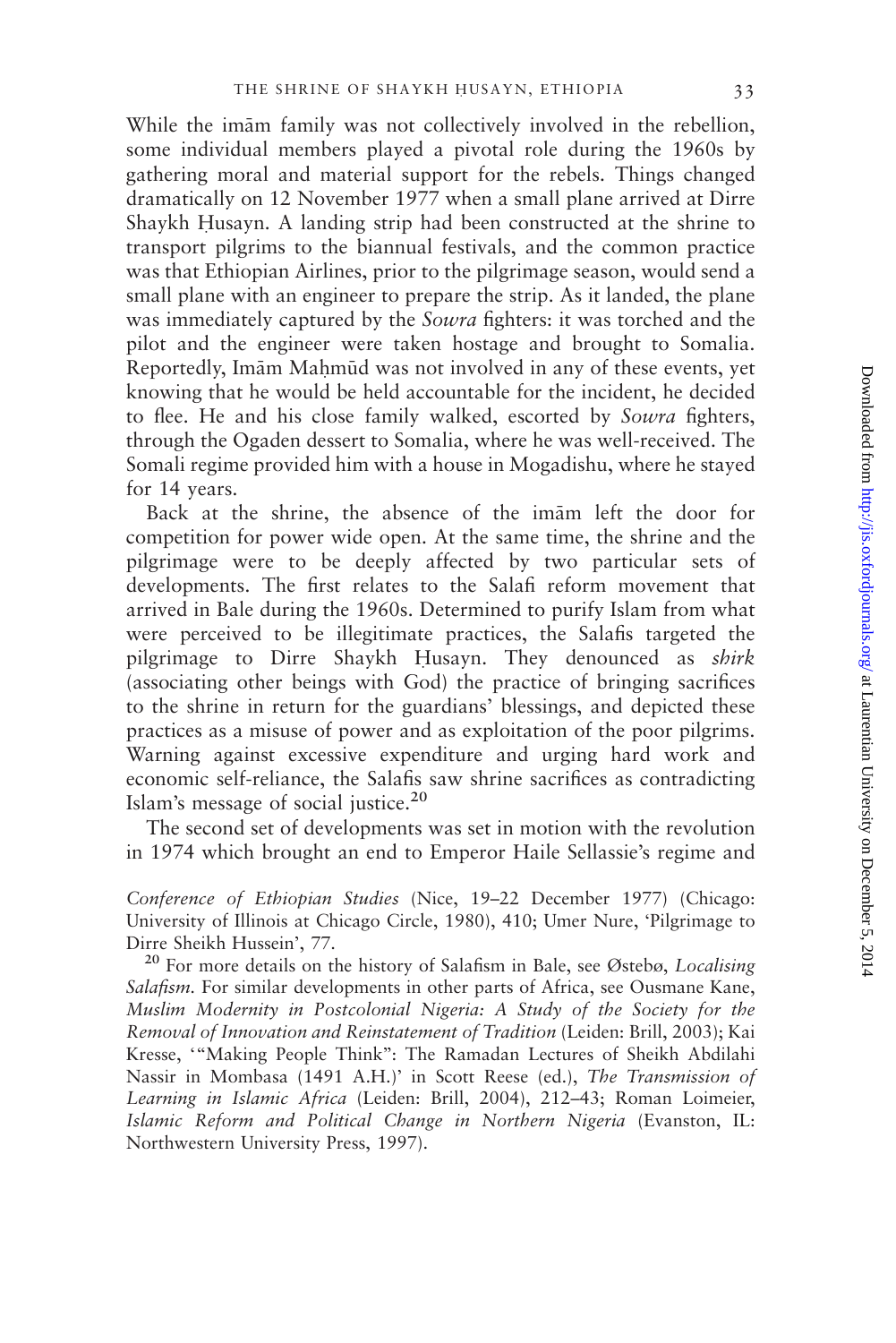#### 34 TERJE ØSTEBØ

centuries of feudal rule. The new Marxist-oriented  $Derg<sup>21</sup>$  regime intensified the policy of modernization started by Emperor Haile Sesllassie. Modern 'hardware'—in the form of technological innovations, industrialization, and urbanization—was not obvious in a context like Ethiopia. Modernization meant, rather, the expansion of the state's bureaucratic structures and legal frameworks, ubiquitous plans for economic development, and the proliferation of mass education. Modernization was explicitly a state-driven project, framed within a paradigm of economic development and progress, which extended the state as an impersonal entity into the different localities.<sup>22</sup> A pivotal aspect of this process was the emergence of new modes of thinking about selfhood, time, and change—which Donham has labeled the 'metanarrative of modernism'. His point is that modernity brought a new reckoning of time which 'was linearized as the past was separated from the present, and expectations reoriented toward the future',  $2^3$  which in turn 'altered peoples' imaginations—their sense of their place in the world and the shape of their pasts and their future'.<sup>24</sup>

Modernity was framed within the ideas of scientific socialism, in which a policy of secularism was explicitly formulated. The Derg regime thus came to view religion as incompatible with its project of building a new and prosperous Ethiopia, and associated the country's allegedly backward and reactionary past with religious forces of apathy and fatalism. This directly affected Dirre Shaykh Husayn, which was seen as a representation of primitive superstition, contradicting the ideals of the revolution. The shrine was also targeted because of its connections to the anti-government rebellions, consequently leading the regime to discourage people from going on pilgrimage, keep the shrine under close surveillance, and repeatedly harass wandering mystics associated with the shrine.

The political and socio-economic developments during the Derg regime and increasing pressure from the Salafi movement had significant impacts on the pilgrimage and the character of the shrine. The number of

<sup>21</sup> The word literally means 'committee', signifying the Coordinating Committee of the Armed Forces, and was subsequently used as the term for the Marxist regime in power from 1974 to 1991.<br><sup>22</sup> Cf. Stacy Leigh Pigg, 'The Credible and Credulous: The Question of

Villagers' Beliefs in Nepal', Cultural Anthropology, 11/2 (1996): 160–201.<br><sup>23</sup> Donham, *Marxist Modern*, 2.<br><sup>24</sup> Ibid, xviii.This is similar to Habermas' thesis, in which he argues that

modernism opened up a new conceptualization of history and a new consciousness about the future, see Jürgen Habermas, The Philosophical Discourse of Modernity: Twelve Lectures (Cambridge: Polity Press, 1987), 1–22.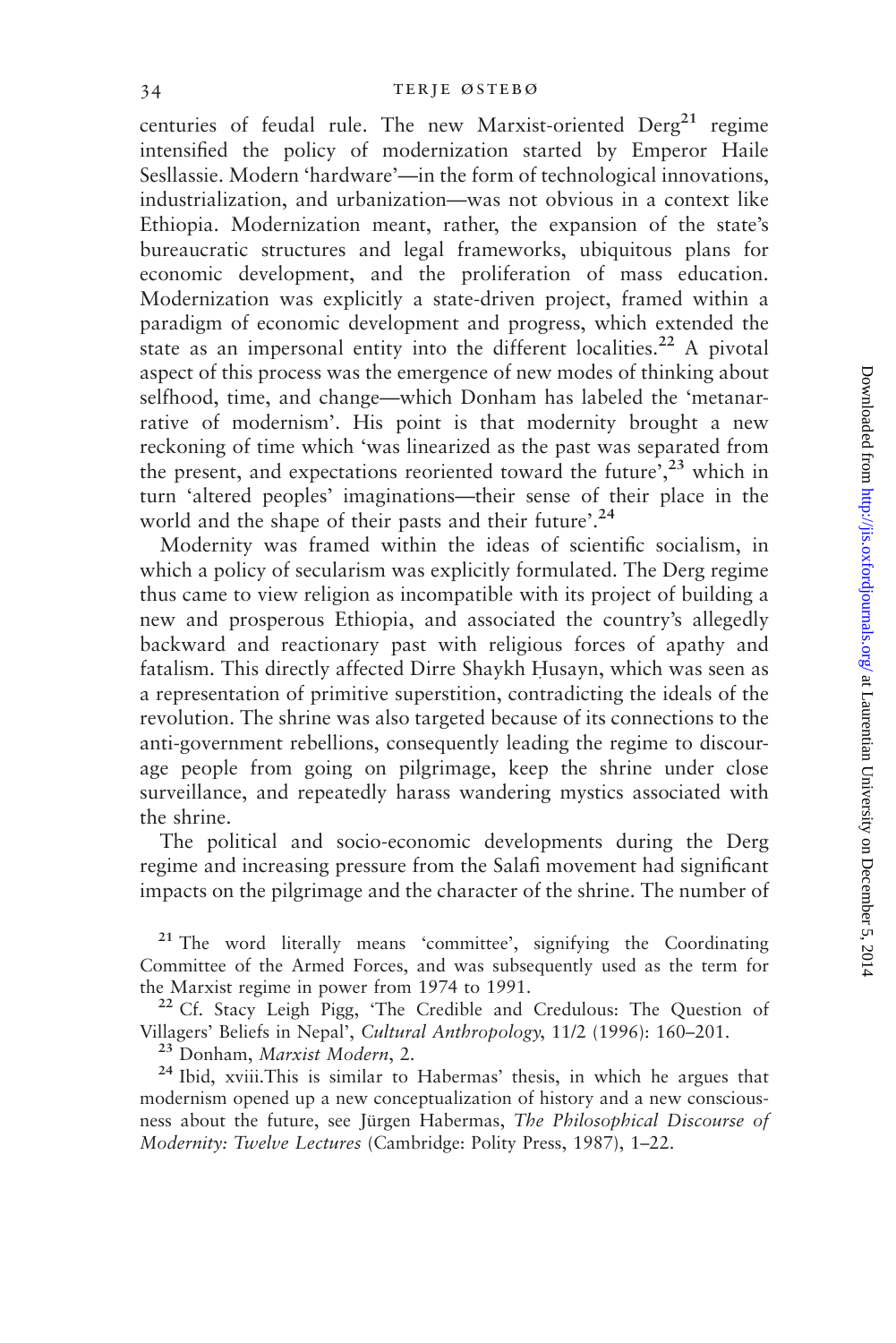pilgrims decreased markedly, affecting the rituals of sacrifice, and consequently dramatically reducing the community's income. This in turn generated a certain degree of 'corruption'—in which individuals or groups of individuals were constantly feuding over the income of the offering, for the accumulation of their own personal wealth. It even caused the community to start tilling the land around the shrine—an activity which had been forbidden due to the land's nature as sacred space.<sup>25</sup>

The imam's flight gave the Derg regime the opportunity to restructure the leadership at the shrine. The person immediately put in charge after Imām Mahmūd was Shaykh Sa'd Qādī Ahmad Imāma, from the imām family. He never held any real power, and was soon replaced by individuals appointed directly by the Derg authorities, all of whom were from the sakina community. The overall authority for the shrine was organized under the Peasant Association (PA), an administrative unit introduced by the Derg regime.<sup>26</sup> As appointees of an increasingly totalitarian regime, the PA leaders could only to a very limited degree exercise any real power, and were not in any position to voice any opposition. The PA leadership was of a political nature, it answered to an outside entity, and was based upon notions very different from those inherent to the shrine. The shrine's ritual authorities were formerly subordinate to the PA leadership, yet tried to maintain a degree of autonomy. With the chair of the imam left vacant, this exacerbated the fragile situation characterized by constant power struggles, where members of Shaykh 'Abbās' family and people from the sakīna community were vying for leadership-positions.<sup>27</sup>

The imam family was obviously not content with the situation at Dirre Shaykh Eusayn, and continued to view the shrine's legitimate authority as belonging to their lineage. News about the leadership situation reached Imām Mahmūd in Somalia, who tried to campaign for his position. A highly interesting letter issued on 3 August 1979 by the Somali Ministry of Justice and Religious affairs officially states that Imām Mahmūd is to be recognized as the supreme leader of Dirre Shaykh Eusayn.<sup>28</sup> The letter was sent to various governmental offices within Mogadishu, but had no obvious impact on the situation at the

<sup>25</sup> Umer Nure, 'Pilgrimage to Dirre Sheikh Hussein', 86.<br><sup>26</sup> Ibid, 33.<br><sup>27</sup> Jeannie Miller, 'Prophecy as History: The Political Content of Mystical Stories at the Shrine of Sheikh Hussein' (unpublished ms., 2005), 6. (The author

of this paper has a copy of this ms.) <sup>28</sup> Letter from the Ministry of Justice and Religious Affairs, no. DIIN/III/ 9–619/87, 3 August 1979.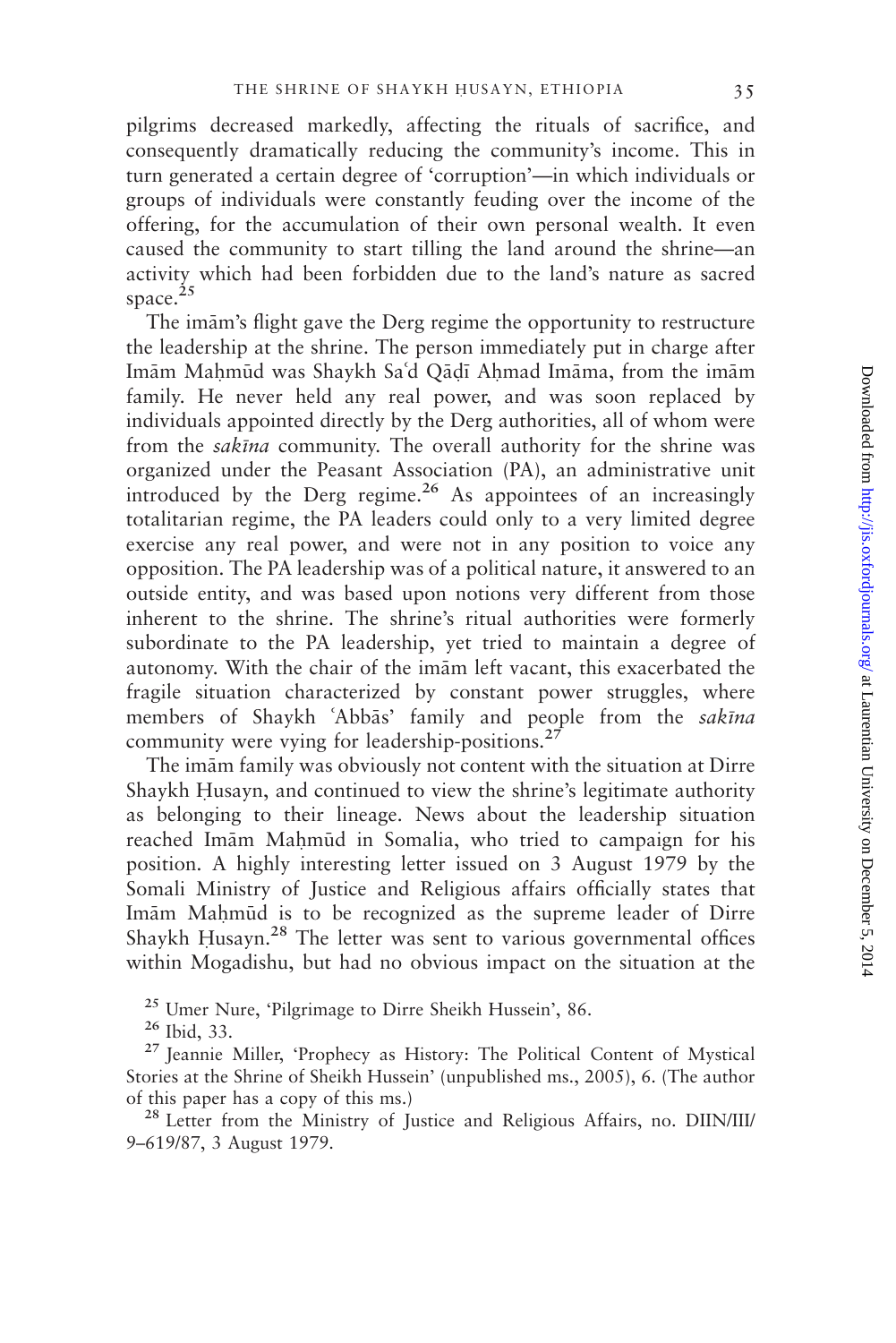shrine. Very little is known about the context of the letter, yet one must assume that the absentee imam approached the Somali authorities pleading his case. It is interesting that he would involve the Somalis in such a matter, and noteworthy that the Somali regime, which by then had turned to 'scientific socialism', endorsed his claim for leadership.

The imam family remaining at Dirre Shaykh Husayn after Imam Mahmūd fled also made attempts to win the support of the political authorities. When the leaders from the sakina community in 1987 tried to modify the main and oldest mosque at the shrine, the imam family, led by Qenazmach 'Abd al-Qādir Ahmad appealed to the central authorities. The Ministry of Culture and Sports Affairs reacted decisively, ordering any modifications of the mosque to stop. Defining the shrine as part of Ethiopia's national heritage, the ministry declared itself as the body responsible for the shrine, stating that the ministry had 'jurisdiction on such matters, and not the believers'.<sup>29</sup> While the imam family today refers to this incident as a proof of how the regime recognized their legitimate authority over the shrine, there was in reality not much they could do to improve their situation. With Imam Mahmud gone, the shrine subject to the political structures of the regime, and faced with competition from the  $\Delta$ bbas family and the sak $\bar{u}$ , the imam family remained marginalized throughout the Derg period.

# THE 'RESTORATION' OF THE IMAM INSTITUTION

The Derg regime came to an end in 1991, overthrown by what was to become the Ethiopian Peoples' Revolutionary Democratic Front (EPRDF). Determined to redress the former regimes' centrist policies and the perceived historical dominance of the Amhara, the EPRDF emphasized Ethiopia's diversity and made an effort to recognize the rights of different ethnic and religious groups. The new regime consequently introduced a decentralized structure of ethnic federalism which reorganized the country's administrative regions according to ethno-linguistic boundaries. It moreover emphasized religious freedom and equality, and reversed earlier restrictions on religious activities. This new policy was highly welcomed by the Muslim population, which experienced the new era as a major step away from past discriminations, in turn making them supportive of the EPRDF.

<sup>29</sup> Letter from the Ministry of Culture and Sports Affairs, no. 50/T–90/912/9, 12 July 1988.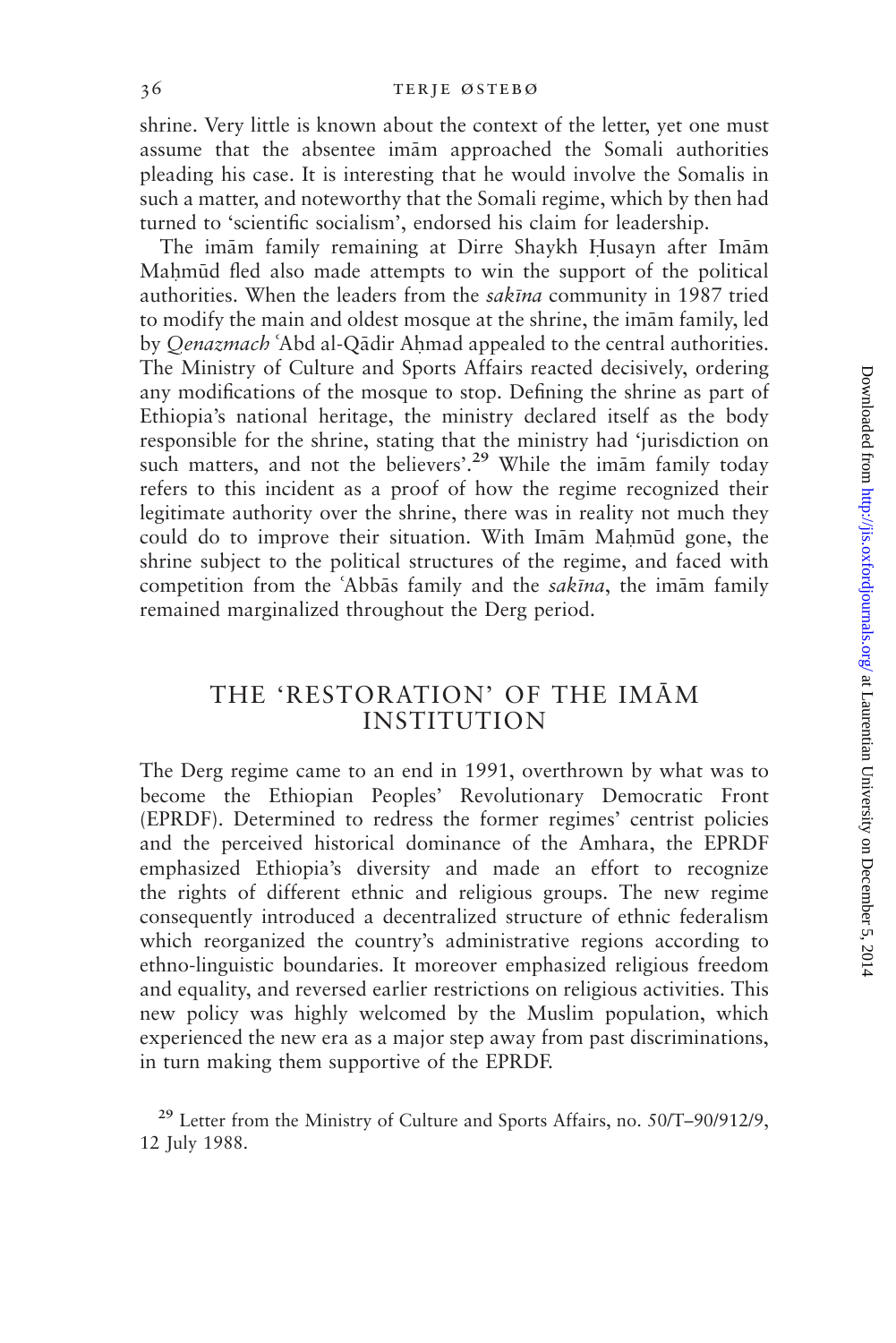The change in government did not bring significant changes for the leadership situation at Dirre Shaykh Eusayn, where the main positions remained in the hands of the *sakīna* community. The PA structure has been kept intact, while the administration of the shrine's rituals is said to be overseen by a separate committee. While the actual size and composition of this committee is not clear, there is a particular trio that seems to exercise substantial power. The main figure is a certain Shaykh Khadīr Shaykh Muhammad, based in Adama (a city close to Addis Ababa), who portrays himself as the main leadership figure. The other two are Shaykh Khadīr Hajj Ahmad and Shaykh 'Umar Shaykh Aliyeh, both claimed by Shaykh Khadīr Shaykh Muhammad to be his representatives at the shrine.<sup>30</sup> The former of the two oversees the practical administration of the pilgrimage, while the latter is claimed to play a more explicit religious role. He leads the ceremonies, collects the offerings, and blesses the pilgrims.

After the downfall of the Derg regime in 1991, Imām Mahmūd returned from Somalia and settled in Ginir, a town about 100 km east of Dirre Shaykh Husayn. His relations to the *sakīna* leadership at the shrine remained tense and unresolved, yet he made no determined attempts to reclaim his position, and in 2003 he passed away. A few years later, however, the imam family started campaigning more actively for the leadership of the shrine—putting forward Imām Mahmūd's son, Imām Muhyī al-Dīn Imām Mahmūd as their candidate.

Imām Muhyī al-Dīn was born in 1942 at Dirre Shaykh Husayn. He started learning the Qur'an at the shrine, before continuing studying  $\hat{u}$ (Islamic sciences) in the surrounding villages. In 1959 he moved to Addis Ababa to start schooling and to live with his mother, who had divorced Imām Mahmūd. After completing eighth grade, he moved back to Dirre Shaykh Husayn, where he got married. The imam family was trying to prepare him for the position of imam of the shrine, but in the early 1970s he and his wife moved back to the capital. There he started working at Bambis, a Greek-owned supermarket frequented by Addis Ababa's expatriate population, a job he kept after the Derg regime nationalized the business, before leaving voluntarily in 1981. His father, Imam Mahmūd had then gone to Saudi Arabia for the hajj, and Imām Muhyī al-Din planned to meet up with him in Makka. The two missed each other, but Imam Muhyi al-Din stayed in Makka for three years before returning to Addis Ababa. Unable to find employment, he went back to school in the early 1990s, finishing high school and getting a certificate in accounting through night school. He remained unemployed, and has up

 $30$  Interview with Muhammad Khadīr (pseudonym), Adama, 13 July 2011.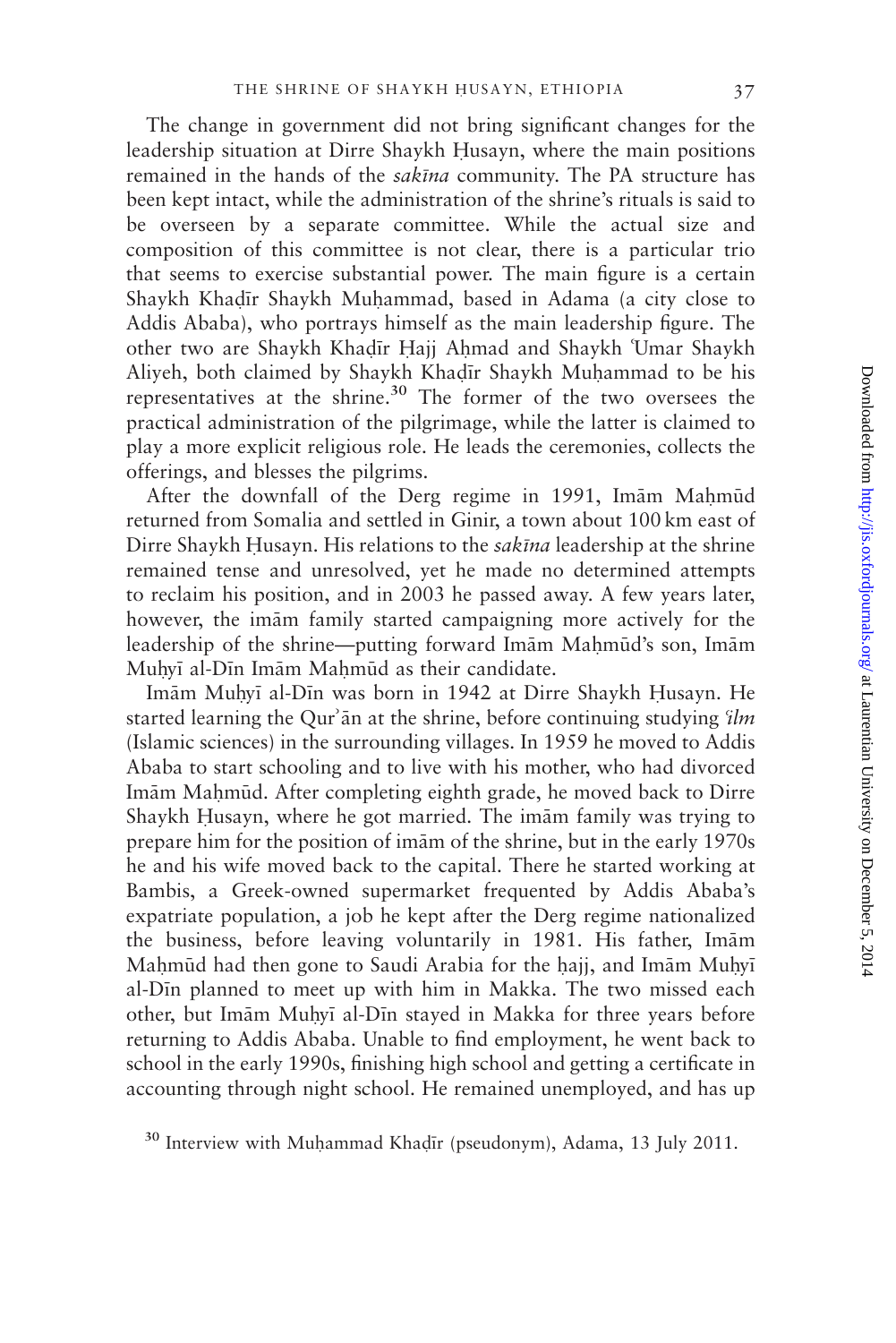to now served as a Qur'an teacher and as an imam in one of his neighbourhood mosques.<sup>31</sup>

The 'restoration' of the imamate took place on 21 July 2005, when 69 individuals from the imam family held a meeting at Dirre Shaykh Husayn and signed a document installing Imam Muhyī al-Din as the highest authority at the shrine. The written statement declared that 'from now onwards, he is to be addressed as 'Imam' and has to carry out his responsibilities as the leader'.<sup>32</sup> He was charged with the duty of leading all the shrine's rituals, and to wear the ring and the ceremonial clothes of Imām Mahmūd. Through this symbolically charged notion, the broken link back to Shaykh Muhammad Tilma Tilmo was said to have been restored.

The very nature of the imam family's claim and the narratives it is based upon are highly interesting. It is commonly agreed that Shaykh Husayn called Shaykh Muhammad Tilma Tilmo to the shrine, that the latter possessed karāma, and that this quality was transferred to his descendants. Yet the imam family downplays these narratives in its current claims to leadership of the shrine. These local themes are only explicitly raised in the process of 'othering' the current leaders at the shrine; the imam family denounces them as imposters and accuses them of having forged their claims to spiritual power. Shaykh 'Umar Shaykh 'Aliyeh, who is believed by many to have significant  $k$ arāma, is, for example, accused of being a 'madman', and of cheating the people for his own personal enrichment. As argued by one informant: 'how can he have *karāma* when he does not fast or pray?<sup>33</sup> While displays of piety and compliance with Islam's main obligatory practices are common criteria for recognizing karāma within Sufi traditions, this has never been much emphasized among the guardians of Dirre Shaykh Husayn. Instead, they have defined *karāma* as the ability to perform miracles and bestow effective blessings. It is therefore interesting to note this change in reference-point for spiritual power; a shift away from more localized perceptions to notions in line with generic Islamic thinking.

While understating the importance of the localized notion of karāma, the imam family does make references to genealogy and inheritance. As the only living son of Imām Mahmūd, Imām Muhyī al-Dīn belongs to the lineage going directly back to Shaykh Muhammad Tilma Tilmo, who constitutes the foundation for legitimate authority. The time-period with no imam is considered anomalous, and only by reinstating a descendant

<sup>&</sup>lt;sup>31</sup> This account is based on interviews in Addis Ababa, 4 and 11 June 2011, and on a short unpublished autobiography by Imām Muḥyī al-Dīn.<br><sup>32</sup> Minutes from the meeting, 21 July 2005 (in the possession of the author).<br><sup>33</sup> Interview with Muhammad Umar (pseudonym), Addis Ababa, 4 June 2011.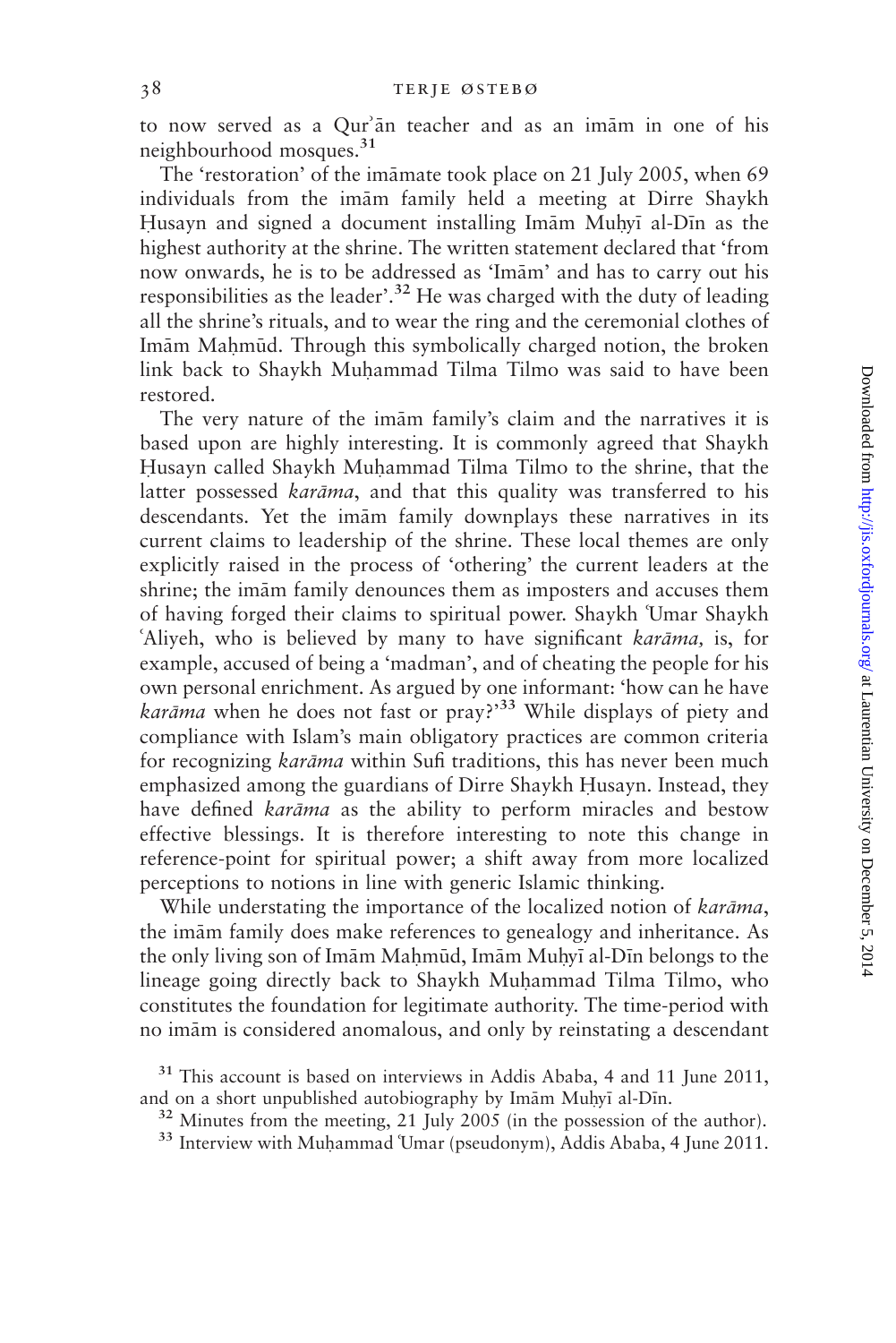from the first imam can this precarious situation be mended. The same narrative of genealogy is applied in the process of 'othering' the current leadership at the shrine. Contrasted with the imam family, the sakina leaders are portrayed as recent arrivals, as outsiders without history at the shrine, as foreigners, intruders, and consequently as illegitimate authorities.

Rather than drawing from the traditional narratives at play within the shrine's localized spiritual universe, Imām Muhyī al-Dīn firmly situates his claims for authority in a different paradigm. This is particularly noticeable in the way he refers to the legal framework of the Ethiopian state, interpreted in his own particular way, and selectively appropriated to fit his case. During one of my visits to his home, he showed me a legal document containing a law passed during the Derg period. Still judicially valid, one of the articles in the law defines religious sites as so-called special areas, and grants to such spaces a certain judicial autonomy where the state has self-restricted its authority. Imam Muhyī al-Dīn interprets this statute as a proof of the state's recognition of the shrine's special status, which he then uses as a means to legitimize his claim to authority. He relates this directly to the PA structures and the present PA leadership—controlled by the *sakina* community—which consequently are defined as an alien, illegitimate, and illegal body. This is also a strategy for aquiring real power, and reflects his frustration that his formal appointment of imam has not had practical consequences—as his authority is curbed by the continued opposition of the *sakina* leadership.

Both the legal statute and Imam Muhyi al-Din's usage of it demonstrate the concurrence of the traditional and the modern, how they both remain intertwined with the local, and how they can be discursively activated. On the one hand, it is noticeable that the Derg regime, which was determined to curtail any alternative power structures and combat 'irrational' forces, nevertheless granted religious sites some special judicial status. It arguably demonstrates how the traditional was maintained and revered within a modern paradigm that emphasized linear progress and which paradoxically set out to negate the traditional. From Imam Muhyi al-Din's side, it is interesting to see how his creative interpretation of the legal code both acknowledges and negates the modern. Using the state's judicial framework to justify his claim for leadership, and thereby recognizing the state's authority, he simultaneously inverts this with the purpose of restricting its authority. What he does is to appropriate concepts situated within a modern impersonal legal apparatus in arguing for the exclusiveness of the shrine as something traditional. It effectively demarcates the shrine's boundary vis-à-vis the state, as beyond its reach, and posits the imam institution as independent of any involvement of the state. It is intriguing to observe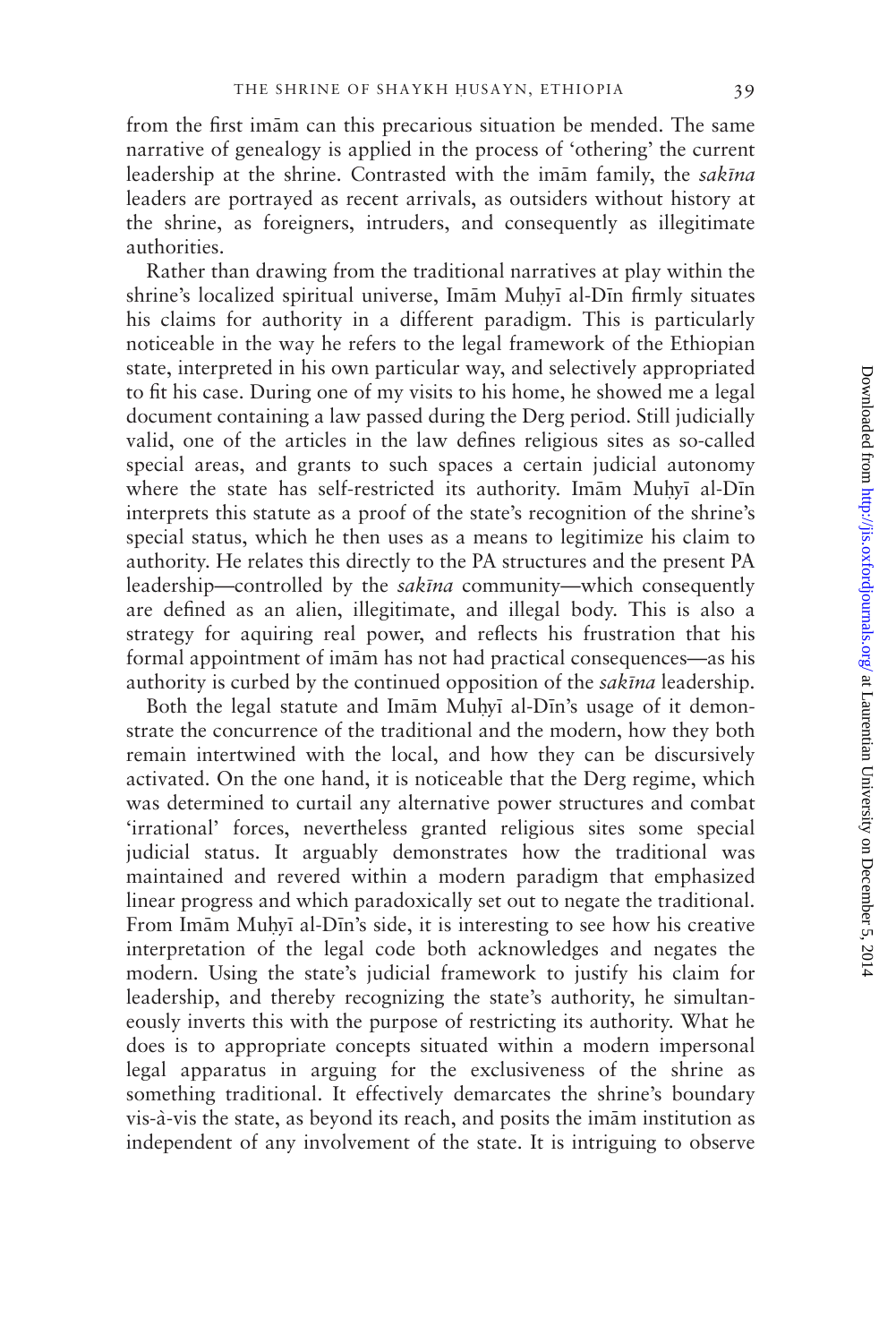how easily Imam Muhyi al-Din balances these different narratives. He does not consciously define one or the other as traditional or modern, and neither does he see the two as exclusive opposites—where the traditional is a marginalized legacy of the past, currently being superseded by the modern. As very much present realities, the two are available for appropriation—becoming strategies for shaping the social realities and for situating agency.

The imam family has, moreover, gone a step further by explicitly involving the state in its quest for the leadership position, and has in this way initiated a process which seems, at first glance, to be quite contradictory. While emphasizing the shrine as beyond the state's reach, the imam family approached, at the same time, the political authorities immediately after the meeting and the signing of the document at Dirre Shaykh Eusayn in 2005. The minutes from the meeting were sent over to the Oromia Culture and Tourism Bureau, and representatives from the imam family argued that the decision constituted the 'restoration' of the traditional legitimate leadership of the shrine. Interesting to note in this regard is the family's emphasis on Shaykh Muhammad Tilma Tilmo's role in constructing the cupola and the main buildings of the shrine, in digging ponds used as water sources, as well as the imam family's legacy in maintaining the shrine as a historical site. It is clear that this was deliberately done with the purpose of crafting a narrative that dovetailed with the Oromia Culture and Tourism Bureau's renewed interest in the shrine—underscoring it as part of Ethiopia's national heritage.

# THE POLITICS OF THE TRADITIONAL

As the Oromia Culture and Tourism Bureau assumed formal authority for safeguarding and preserving all the region's cultural heritages in 2000, the political authorities gradually paid more attention to Dirre Shaykh Eusayn. This could be observed in the construction of a new allweather road to Dirre Shaykh Husayn, the establishment of bus services facilitating travel for the pilgrims, and the erection of road signs along the way, wishing pilgrims a safe journey. Furthermore, in 2005, the regional authorities installed a generator and provided potable water to Dirre Shaykh Husayn.<sup>34</sup> A few years ago, a new road was completed, passing through the village, and connecting Bale with the northern area of Hararge. Parallel to this, higher government officials, such as the former presidents of the Oromia National Regional State, Juneydin

<sup>&</sup>lt;sup>34</sup> Miller, *Property as History*, 5.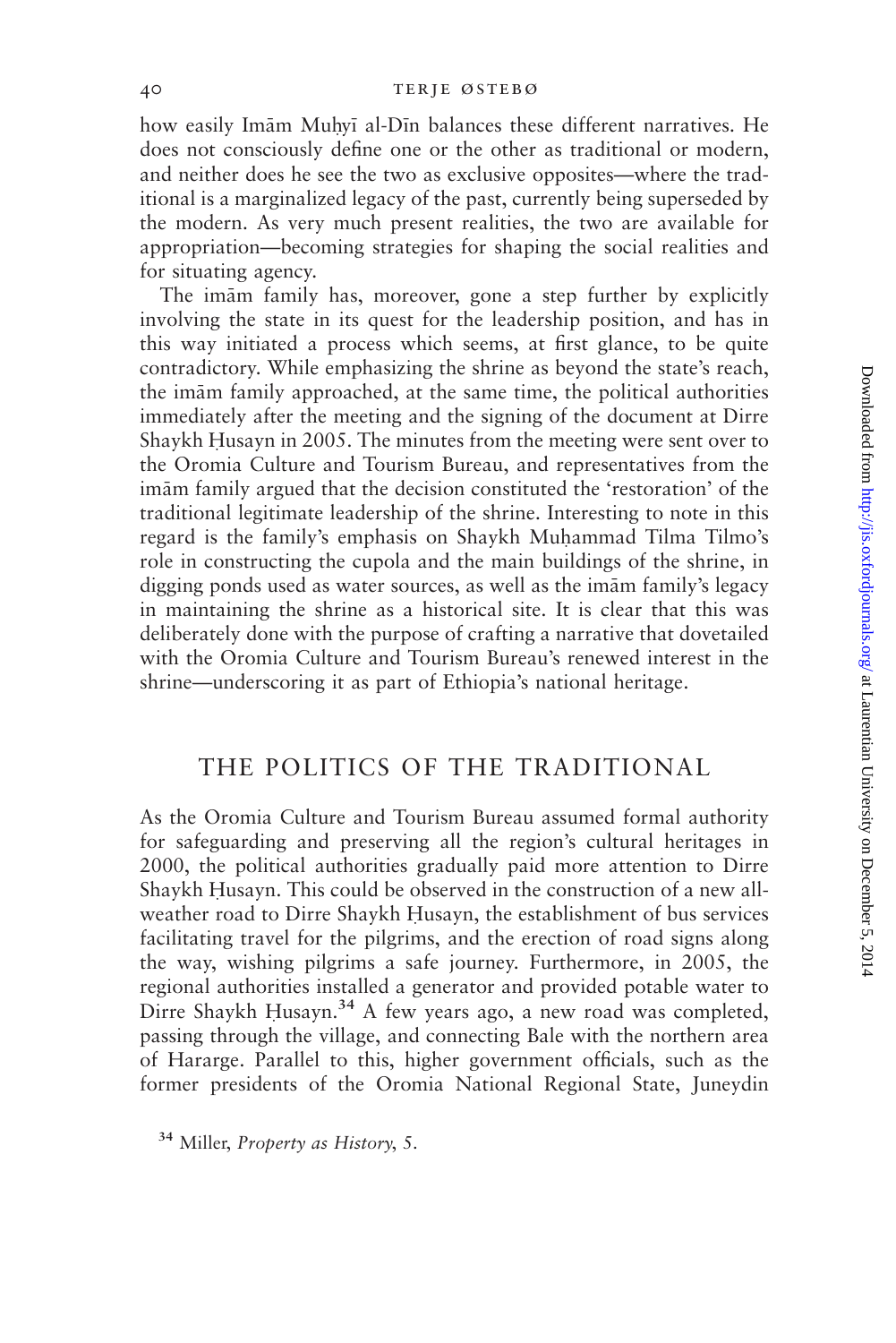Saddo and Abba Dula Gamada, have on several occasions attended the annual pilgrimage ceremonies.

The political authorities were, however, little concerned with the ongoing leadership struggle at the shrine. The different public reports about the shrine's history and cultural meaning reveal that the authorities in fact had limited knowledge about the ongoing tensions. There are references to the legacy of Shaykh Muhammad Tilma Tilmo, but nothing about later developments and the current divisions. This was to change, however, when the imam family engaged the authorities in its decision to install Imām Muhyī al-Dīn as the new imām at Dirre Shaykh Husayn. The controversy that this created within the shrine community (see below), soon prompted the authorities to intervene and, in October 2005, representatives from the Oromia Culture and Tourism Bureau and the regional government, together with leading figures from the imam family, travelled to Dirre Shaykh Husayn to settle the case. The attempt failed, and tensions continued to linger. The head of the Bureau underlined, in an interview with me, that the office remained neutral in the case, that they had no mandate to impose any decision, and that the matter was to be solved by the local community.<sup>35</sup> This is in stark contrast to the office's two letters he signed in June and November 2006, confirming Imam Muhyī al-Dīn's status as the imam and the highest authority at the shrine, and ordering that this be respected. The latter letter specifically condemns the groups who oppose Imam Muhyi al-Din, accusing them of obstructing the work of the Bureau.<sup>36</sup>

Of particular importance is the letter's explicit mention of the plan to include Dirre Shaykh Eusayn in UNESCO's World Heritage List, which commenced in the early 2000s.<sup>37</sup> It underlines that one of UNESCO's criteria is the existence of local administrative structures effectively managing the site, and demonstrates thus that the political authorities' sudden interest in the leadership situation at the shrine was directly connected to this project. This was confirmed by an official directly

<sup>35</sup> Interview (name withheld), Addis Ababa, 13 October 2006.<br><sup>36</sup> Letter from the Oromia Regional Government, Cultural & Tourism Bureau, no. P-S-M-D-S-H/6/1669/98, 17 June 2006; Letter from the Oromia Regional Government, Cultural & Tourism Bureau, no. 5/M/2/D/6101199, 24 November 2006 (in the possession of the author, and available in the archives of the Oromia Cultural & Tourism Bureau, Addis Ababa). <sup>37</sup> See 'Natural and Cultural Properties to Be Inscribed in the World Heritage

List from Bale Zone' (Robe: unpublished report issued by the Bale Zone Cultural and Information Department, 1998). Dirre Shaykh Eusayn was submitted to UNESCO in 2011, and is currently on UNESCO's tentative list of World Heritage Centers: [http://whc.unesco.org/en/tentativelists/5649.](http://whc.unesco.org/en/tentativelists/5649) (Last accessed: 21 November 2012.)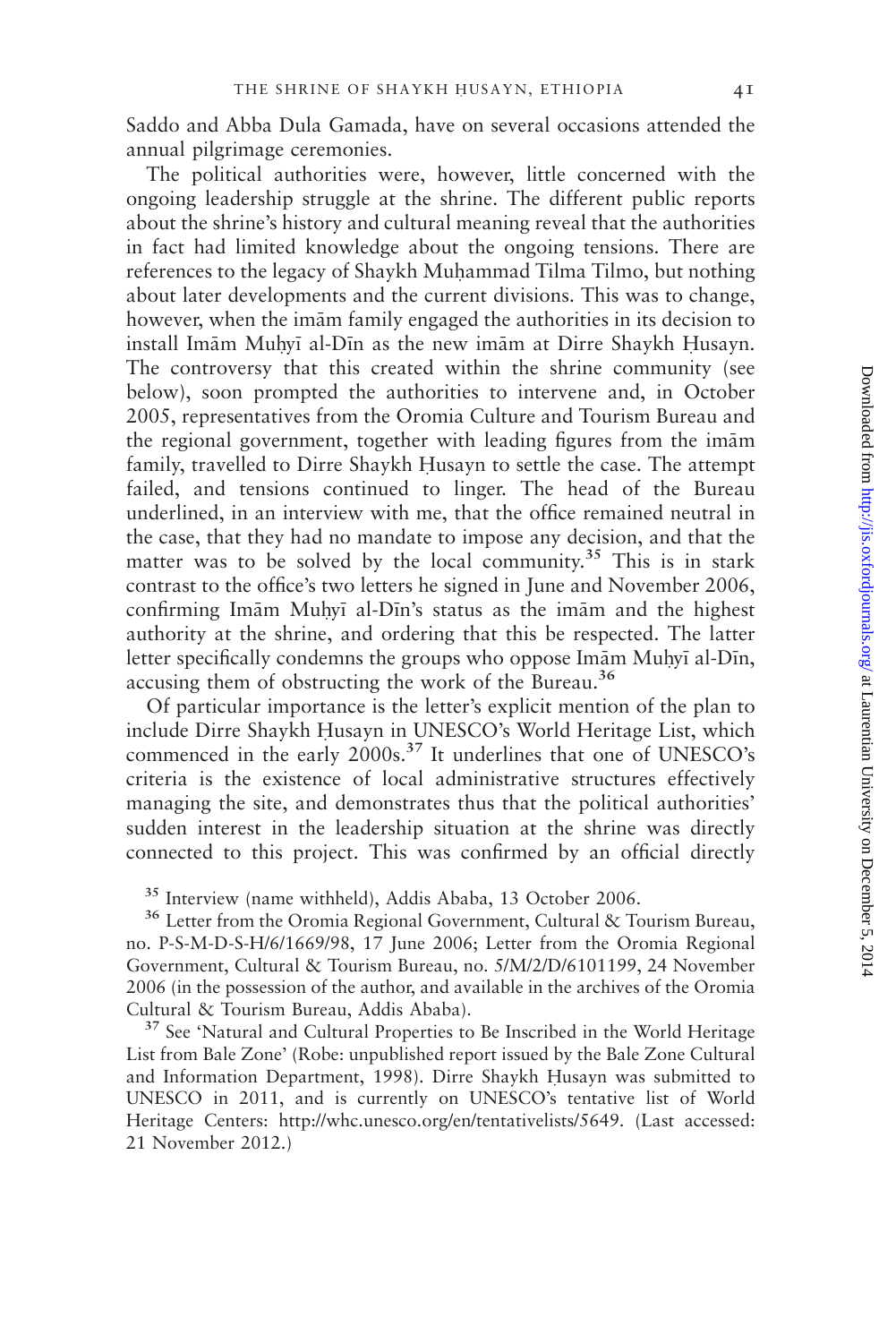charged with overseeing the process: 'The Federal Ministry of Culture came to us and ordered us to re-establish the traditional leadership structure'.<sup>38</sup> The narrative the regime is putting out to achieve this goal underscores the shrine's historical legacy and highlights its inherent traditional values, while, at the same time, couching this in the language of contemporary political discourse—related to EPRDF's own political agenda and to its objectives for national development. While presuming it is maintaining the shrine's traditional character, it effectively contributes to its reconstruction.

Most noticeable is the underscoring of the shrine's ancient character said to be over 900 years old. The historical accuracy of Shaykh Husayn and the pilgrimage as an unbroken practice since the twelfth century are uncritically accepted. While the official storyline does not explicitly confirm Shaykh Husayn's status as a *wali* and his spiritual power, stories about healings and miracles are not questioned—consequently producing a narrative where distinctions between the shrine as a historical site and its religious character tend to be blurred. While the believers' points of view are repeatedly recognized and their emotional devotion to the shrine is accounted for, the official narrative does, at the same time, complain about the local community's overemphasis on the shrine's religious character and their failure to understand the shrine's cultural and historical value for the present.

The regime's narrative also underlines and celebrates the tolerant character of the shrine which in turn becomes an important argument for its preservation. A prominent aspect repeatedly mentioned is the shrine's role in transcending ethnic and religious boundaries, and enhancing understanding between different groups. Attracting both Muslim and Christian pilgrims from a range of ethnicities, the shrine is said to have an integrative effect—bringing people together and facilitating intercultural and inter-religious co-existence. Rituals at the shrine are construed as flexible and syncretistic, and claimed to include an elaborate system for conflict resolution which potentially could serve as a model for other contexts. By appropriating traditional values and underscoring concepts like social codes, maintenance of law and order, cultural exchange, solidarity, unity, cooperation, and tolerance, the regime reconfigures the shrine to become a resource in the struggle against ethnic and social tensions—viewed as detrimental to national development. Even more so, the shrine is presented as a universal model for the enhancement of peace, for inter-religious coexistence,

<sup>&</sup>lt;sup>38</sup> Interview with Husayn 'Umar (pseudonym), Addis Ababa, 3 August 2011.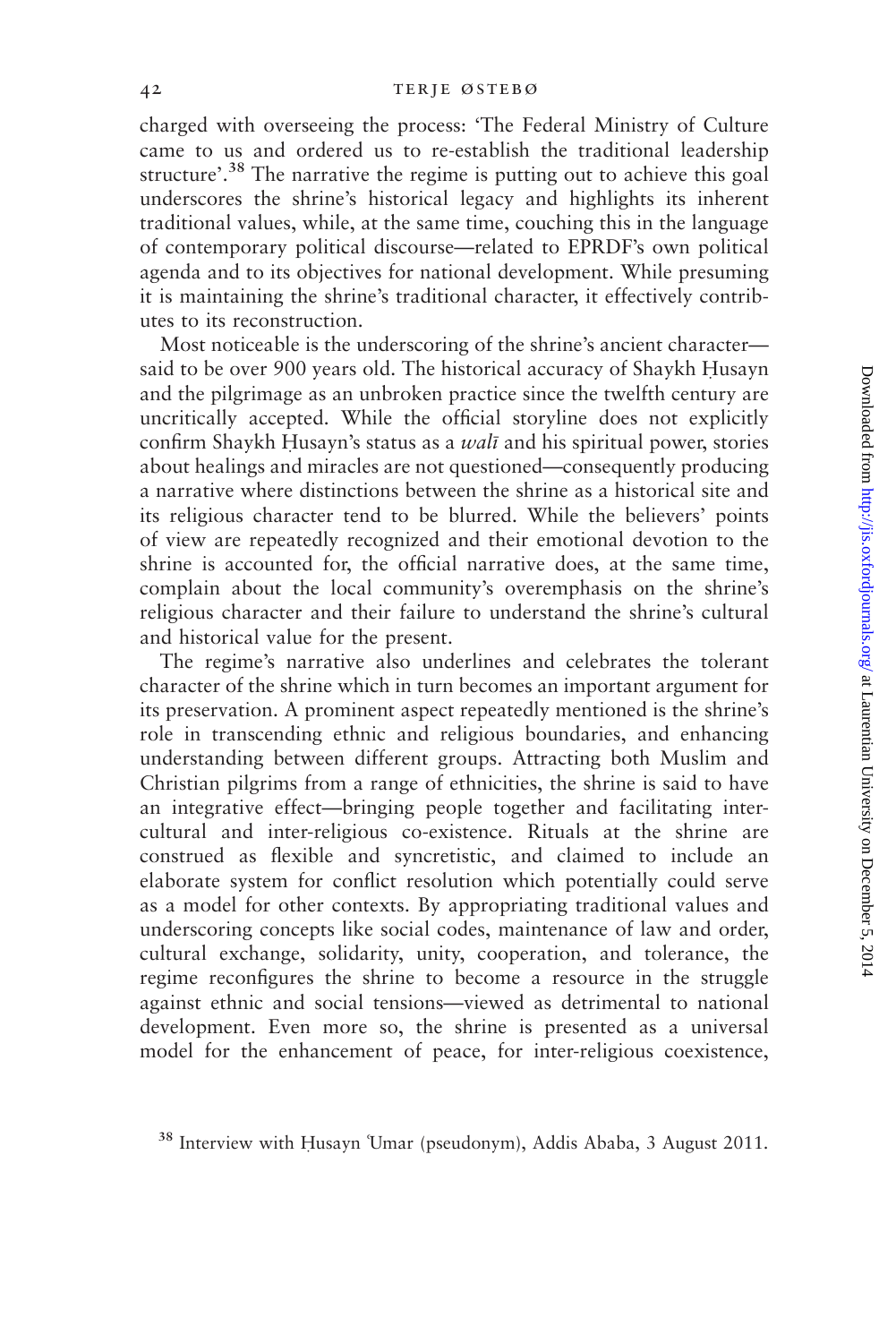for the mediation of conflicts, and for the enhancement of human dignity.<sup>39</sup>

The official narrative also praises the shrine's moral values. Its pilgrims are said to display a distinctive piety, in which honesty, communal care, and respect for elders and tradition are highlighted. Particularly emphasized is how class divisions and social inequality are mended through the practice of redistributing the pilgrims' offerings. By presenting this as a particular form of social welfare, the shrine's rituals thus effectively dovetail with the regime's policy of combating poverty.<sup>40</sup> Another aspect is the reference to modern notions of gender equality, and the claim that the shrine is enhancing the status of women. It is said that during the shrine's festivals, 'activities like fetching water, collecting firewood, making coffee, which [are] considered as women's responsibility, [are] undertaken mostly by males'.<sup>41</sup> In addition, the shrine's practices are presented as having environmental significance, and it is argued that the rituals serve as a means to protect the surrounding area's vulnerable flora and fauna.<sup>42</sup>

Besides being framed within the state's narrative for socio-economic development, another important dimension is how the regional Oromo authorities actively situate the shrine within a distinct Oromo history, and celebrate it as a site for Oromo traditions, values, and culture. The shrine is seen as a representation of an inherently essentialized Oromo culture, which in turn is related to the construction of a contested Oromo nationalism. While this has been defined and voiced by the Oromo Liberation Front (OLF), which since the early 1970s has engaged the successive Ethiopian regimes in armed struggle for the establishment of an independent Oromia, the EPRDF sought to buttress this by the creation of its own loyalist Oromo party—the Oromo People's Democratic Organization (OPDO)—in the early 1990s. The OPDO has tried to launch an alternative state-controlled Oromo nationalism, working to enhance Oromo consciousness within the parameters of a unified Ethiopian state and under the leadership of the EPRDF. By seeking to balance the image of Ethiopia as the home of ancient Christianity, rock-hewn churches, and the Solomonic dynasty, OPDO

<sup>39</sup> Areba Abdella, Abel Gezahegn, and Ibrahim Kaso, Dirre Sheikh Hussein Shrine to Be Inscribed in the Regional, National and World Heritage List (Robe: Bale Zone Cultural and Tourism Office, 2003), 12; Sintayehu Tola, The Conservation of Dirre Sheikh Hussein Heritage Site (Addis Ababa: Oromia

Culture and Tourism Bureau, n.d.), 10.<br>
<sup>40</sup> Areba Abdella *et al.*, *Dirre Sheikh Hussein Shrine*, 4 f.<br>
<sup>41</sup> Ibid, 6.<br>
<sup>42</sup> Sintayehu Tola, Conservation of Dirre Sheikh Hussein, 7.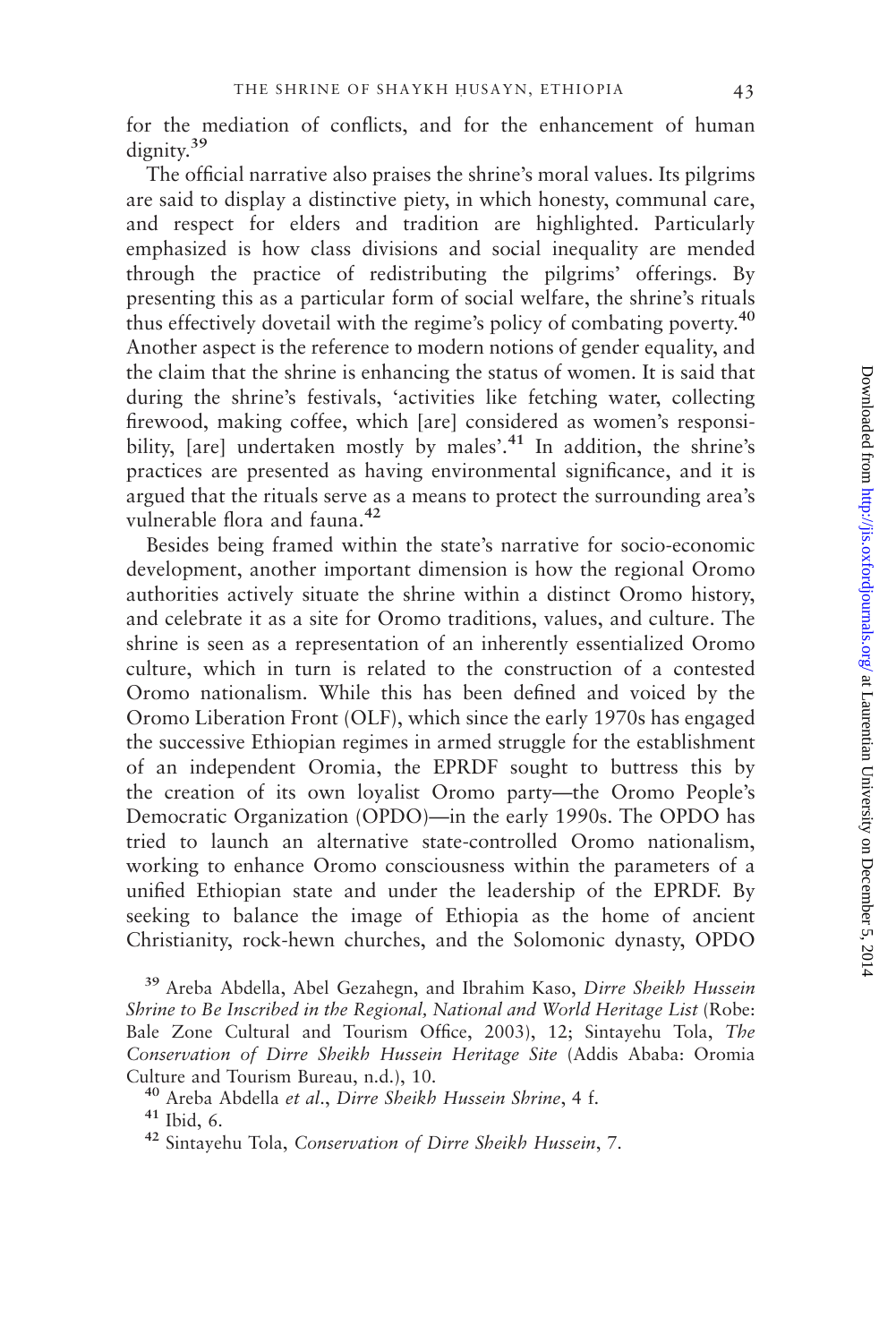has deliberately sought out physical sites, institutions, and practices which are re-configured, and sometimes invented, as Oromo alternatives to the alleged 'Abyssinian dominance'.

The OPDO has been only partially successful in portraying itself as the guarantor and promoter of Oromo nationalism in Bale. The region's history of anti-government insurgency, as already discussed, has in general produced negative sentiments towards central authorities, and the population has remained distrustful of the OPDO. Being aware of this, the OPDO has in return embarked on different paths to bolster support for its nationalist narrative, which include targeting specific constituencies like the Dirre Shaykh Eusayn community. This clientelist strategy reached its peak in the period leading up to the national elections in 2005, which also coincided with the intensification of the shrine's leadership struggle. Much of the regime's development investments at the shrine, mentioned above, were directly related to the election, as a means for the authorities to secure the votes of the local community. Only a month prior to that election, Juneydin Saddo, the president of the Oromia National Regional State made a high-profile visit to Dirre Shaykh Eusayn—arriving with a procession of thirty cars to inaugurate the installation of potable water.<sup>43</sup> The authorities clearly believed that the guardians of the shrines had substantial influence, and by courting them, they calculated on extending their control over the pilgrimage population.

The state-driven ethno-nationalist rhetoric moreover intersected with the regime's underscoring of Dirre Shaykh Husayn as a symbol of the true indigenous Islam of Bale, seen 'as a unique testimony of a particularly tolerant and accommodating nature of Islam'.<sup>44</sup> This form of Islam has lately been conceptualized in the Amharic term yehager beqel Islam—home-grown Islam. Repeatedly used by former Prime Minister Meles Zenawi, the term refers to so-called traditional, moderate, and tolerant Ethiopian Islam, seen as being under attack by the intolerant and foreign 'Wahhabism'. The official reports claimed that pilgrims to Dirre Shaykh Eusayn were being verbally and physically attacked by 'fanatic religious groups'.<sup>45</sup> Although these groups remain unspecified, it is clear that the charges were directed against the dominant Salafi Islam of Bale—a movement which the regime seeks to

 $43$  Miller, *Prophecy as History*, 4. The election results from 2005 showed that the ruling party received around 75 per cent of the votes in Jarra constituency, where the shrine is located [\(http://electionsethiopia. org/oromia.aspx\)](http://electionsethiopia.org/oromia.aspx). (Last accessed: 6 February 2008.)<br><sup>44</sup> Sintayehu Tola, Conservation of Dirre Sheikh Hussein, 8.<br><sup>45</sup> Areba Abdella et al., Dirre Sheikh Hussein Shrine, 13.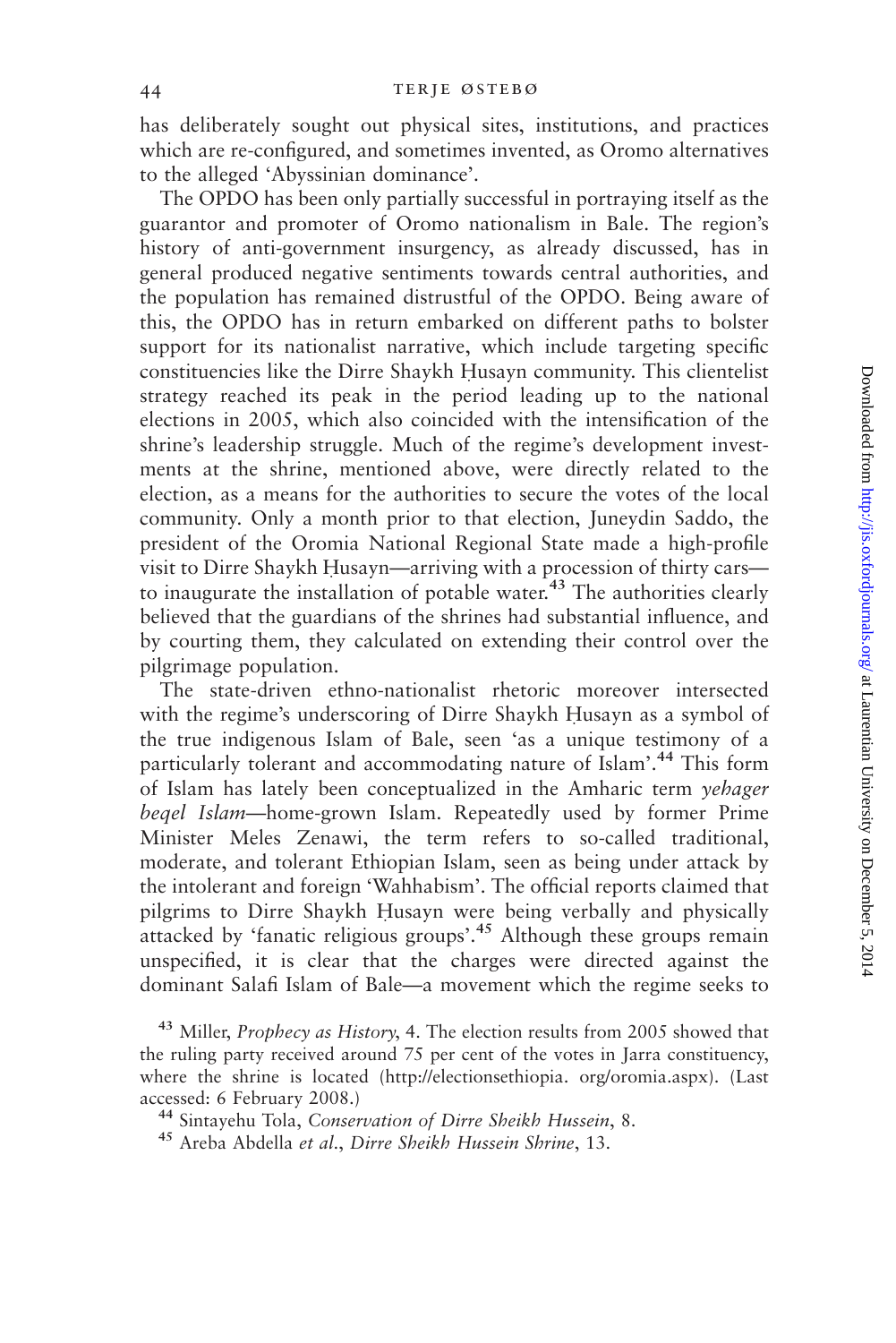discredit as 'extremist Islam' or 'fundamentalist Islam'. The regime's interest and investments in the shrine must thus also be read as an attempt to strengthen it as a bulwark against this version of Islam; something dovetailing with the policies of international actors, particularly those of the US. The Americans—who in a similar vein view current Islamic reformism as 'foreign', as 'Wahhabi' and as Saudi-funded 'cultural imperialism' attempting to subvert 'moderate Sufi Ethiopian Islam'—have initiated what is called 'cultural programming'. This means that the US embassy in Ethiopia has provided development aid to a range of places, objects, and traditions related to 'indigenous Muslim communities'.<sup>46</sup> Dirre Shaykh Husayn has been defined as important in this regard, and received in 2005 a grant from the embassy of US\$ 25,600 for the restoration of its buildings. $47$ 

# RESISTING THE IMAM

The imam family's decision to 'restore' the imam was obviously illreceived by the sakina leadership. It intensified tensions within the community, and produced a counter-campaign by the *sakina* leaders, who refused to relinquish their positions, and who went a long way in defaming the imam family and ridiculing its claim. In spite of his formal installment, Imām Muhyī al-Dīn has up until now remained a leader with no real authority and with no practical significance.

The rationale of the sakina leadership in legitimizing their own positions and denouncing the claims by the imain family is similar to the other narratives discussed above, constructed with reference to an interesting amalgam of different ideas. It entails a combination of inherently localized narratives about *karāma* and genealogies, notions of class-struggle stemming from the Derg period, and present-day concepts of democracy and liberal rights.

While the *sakina* leadership refer to the notion of possessing *karāma*, this is not expressed in terms of being able to perform miracles. The only

<sup>46</sup> Much of this has been channeled through the Ambassador's Self-Help Fund, the Democracy and Human Rights Fund, and the Ambassador's Fund for Cultural Preservation (AFCP). See Wikileaks.org, 'Countering Wahabi Influence in Ethiopia through Cultural Programming', Cable from US Embassy in Addis Ababa, Ethiopia [http://wikileaks. org/cable/2009/07/09ADDISABABA1675.](http://wikileaks.org/cable/2009/07/09ADDISABABA1675.html) [html](http://wikileaks.org/cable/2009/07/09ADDISABABA1675.html). (Last accessed: 9 November 2011.)<br><sup>47</sup> See The United States Embassy in Addis Ababa, 'Awareness Creation on

Cultural Preservation in Dire Sheikh Hussein': [http://ethiopia.usemb assy.gov/](http://ethiopia.usembassy.gov/pasnews01.html) [pasnews01.html.](http://ethiopia.usembassy.gov/pasnews01.html) (Last accessed: 27 April 2010.)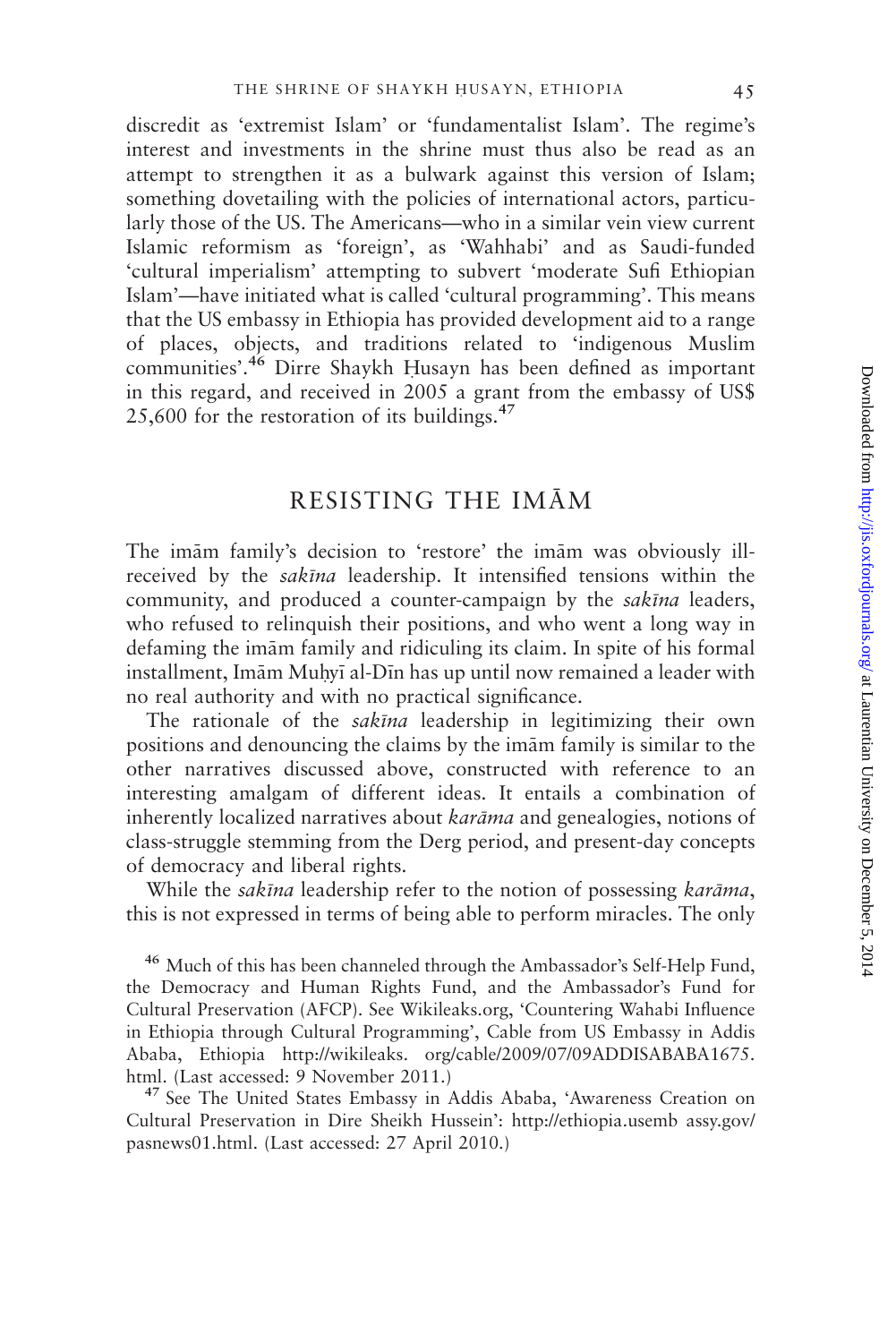one claiming such ability is Shaykh 'Umar Shaykh 'Aliyeh. However, the sakīna leadership remain ambivalent about this claim, indicating that they might not believe it to be true.<sup>48</sup> The only reason why his claim is not explicitly challenged is probably his ability to collect revenues—in the form of sacrifices—from the pilgrims; resources that the leadership collectively benefit from.

Shaykh 'Umar Shaykh 'Aliyeh also claims that he was called to the shrine by Shaykh Husayn, thus basing his presence at the shrine entirely on a direct relationship to him. Such ideas are also forwarded by the other sakīna leaders who relate their karāma to their spiritual contacts with the  $wall$ . Shaykh Khadīr Hajj Ahmad argues, for example, that it was Shaykh Eusayn who called him to assume leadership at the shrine: 'I wanted to be a merchant, I wanted to travel. But Shaykh Eusayn came to me in a dream and said: ''I will give you work, you will be an abba kara".<sup>49</sup> Narratives about direct calling and spiritual links to the saint become a powerful means to situate them in a unique position, and to bypass and undermine the imam family's history. These alleged connections to Shaykh Husayn, which legitimize the *sakīna* leaders' positions, could possibly be construed as the construction of novel traditions for their own purpose. They are not, however, arbitrary inventions dislocated from the actors' own experiences and isolated from the immediate context. Callings mediated through dreams have been intrinsic to the traditions revolving around the shrine, and have been a common part of African Islam in general.<sup>50</sup> The narratives are also related to the *sakīna* leaders' own lineages' role at the shrine—which are underscored and reconfigured. Both Shaykh Khadīr Hajj Ahmad and Shaykh Khadīr Shaykh Muhammad point to how their families arrived at Dirre Shaykh Eusayn several generations ago, arguing that their forefathers have held important positions at the shrine. The latter's grandfather, Shaykh Muhammad Thānī Reju, arrived at the shrine after allegedly spending 15 years studying and teaching in Makka. While the narratives contain vague references to the forefathers' karāma, said to have been transferred along their respective lineages, more noticeable is

<sup>48</sup> Interview with Muhammad Khadīr (pseudonym), Adama, 3 June 2011.<br><sup>49</sup> Literally 'father of the gate', the expression denotes a leader of a shrine or

sacred space. Interview with Ahmad Muhammad (pseudonym), Dirre Shaykh Eusayn, 5 June 2006.

<sup>50</sup> Tim Carmichael, 'A Note on Shaykh Husayn of Bale and Dreams' [http://](http://www.sidamaconcern.com/timcarm.html) [www.sidamaconcern.com/timcarm.html](http://www.sidamaconcern.com/timcarm.html) (last accessed: 11 June 2007); Humphrey Fisher, 'Dreams and Conversion in Black Africa' in Nehemia Levtzion (ed.), Conversion to Islam (New York: Holmes & Meier Publishers, 1979), 217–35.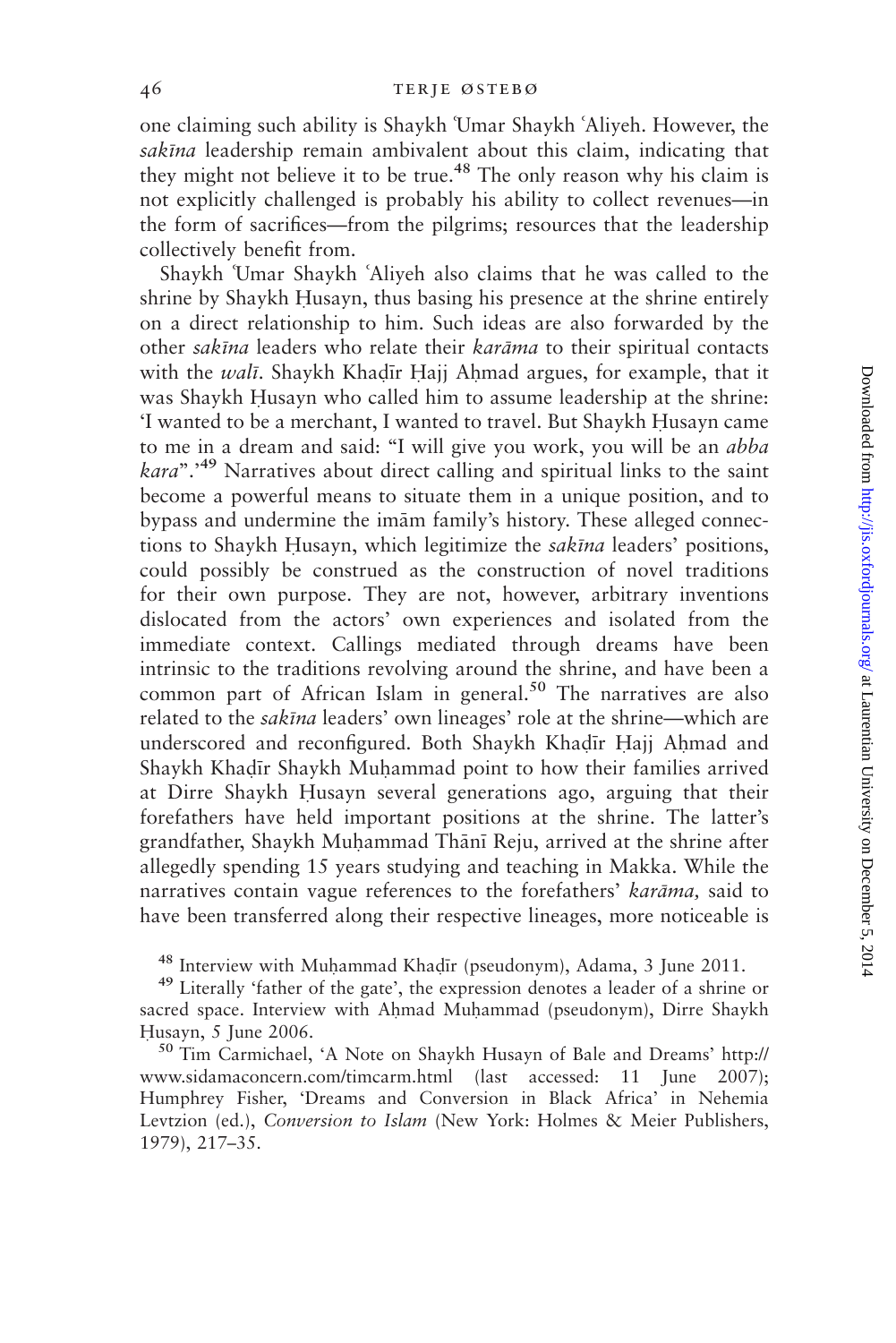the emphasis on their families' roles in constructing, maintaining and preserving the shrine's buildings. For example, Shaykh Khadīr, Shaykh Muhammad's father, expanded the shrine's main mosque in the 1970s something which created a deep conflict with the imam family. This incident then becomes an aspect to which both parties relate, but which the *sakīna* leaders contrast with the imam family's narrative—which constantly returns to the role of Shaykh Muhammad Tilma Tilmo in erecting the shrine's main dome, and which emphasizes the lineage's importance in maintaining the site. On the one hand, the *sakina* leaders' narrative both recognizes the imam family's history and projects the sakina leaders into the story. On the other hand, their narrative surpasses that of the imam family by producing an identical, yet completely alternative narrative. Ideas and notions transferred from a past are thus continuously and actively made relevant in the present. This past consists of concrete historical incidents and developments, which are remembered, interpreted, and utilized disparately by the actors involved.

In addition to circumventing the imam family's historical narratives, Imam Muhyi al-Din and the imam family are said to have lost their karāma. While it is generally accepted that a person, because of impiety and poor ritual performance, can lose his or her *karāma*, it is interesting to note how in this case it is reconfigured and given a somewhat different meaning. Karāma and performance are here intersected with Ethiopian political history and current political discourses, by which the imam family's behaviour is evaluated and condemned. Recounting the flight of Imām Mahmūd in 1977, the sakīna leadership never refers to the incident of the captured aeroplane, but claims instead that he was ousted and driven out by the local community. Depicted as an oppressive landlord, a reactionary representative of the feudal past, and associated with the Imperial government, the imam's alleged dictatorial leadershipstyle made him increasingly unpopular:

During that time, he used the police to arrest people. Imam Mahmud was not a good man during the reign of Haile Sellassie. He pushed the people. He took all the power and the income from the people—he didn't share anything with them. There was a great conflict between him and the community.<sup>51</sup>

According to the present leadership of the shrine, this situation augmented the people's grievances and opposition toward the imam family, eventually causing them to revolt. Shaykh Khadir Shaykh Muhammad argues that he 'organized the groups suppressed by the imam family', which included those from 'the lowlands, the shepherds,

<sup>51</sup> Interview with Ahmad Muhammad (pseudonym), Dirre Shaykh Husayn, 5 June 2006.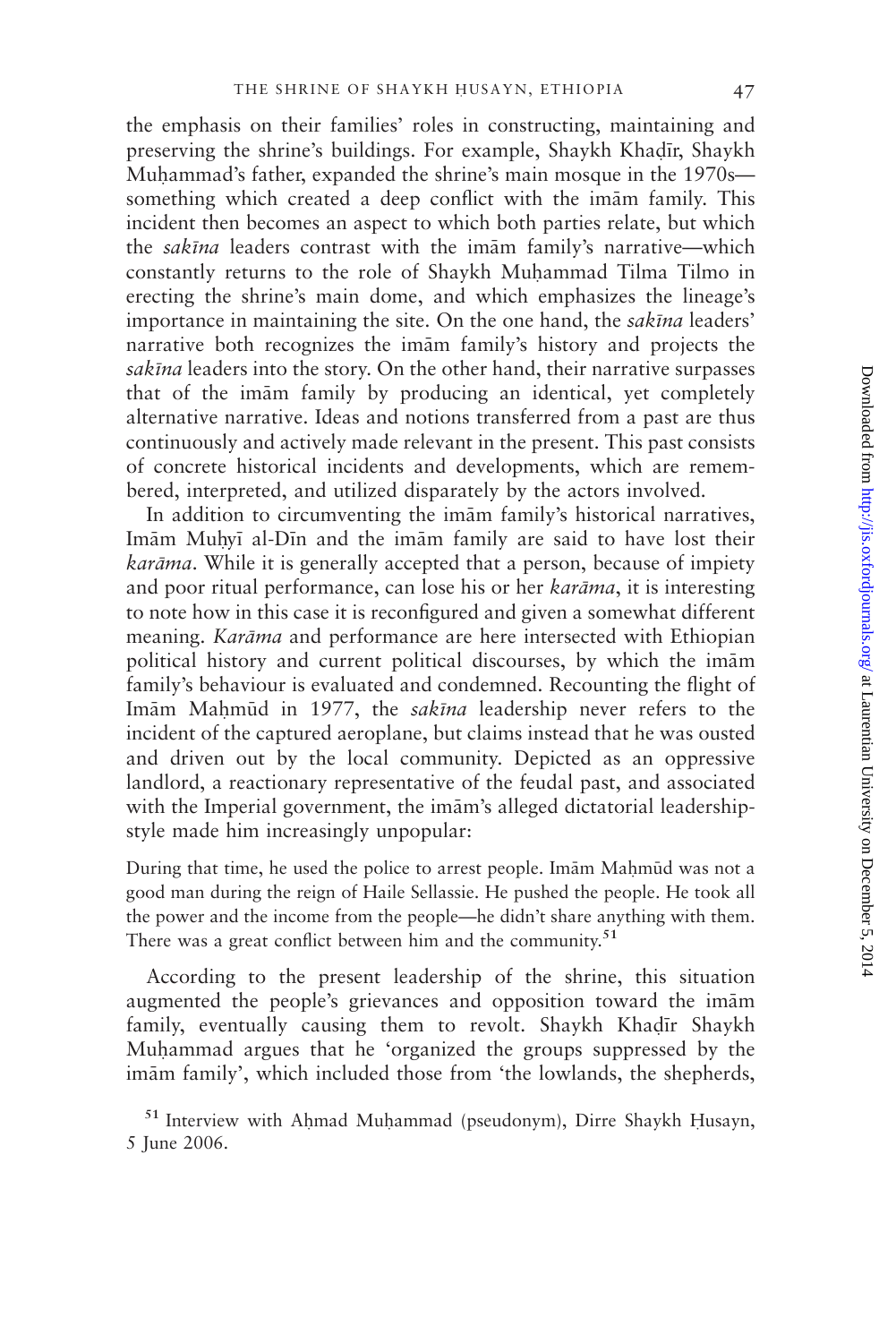and the servants'.<sup>52</sup> He explicitly relates this to the notion of classstruggle and to the political sentiments of the Derg period, saying that 'we heard about all the suppressed groups claiming their rights around the country, and we used the same ideas'.<sup>53</sup> The leadership struggle comes in this way to be framed within a narrative wherein the poor and the oppressed were fighting for their rights, and which presents the sakina leadership as the revolutionary vanguard, answering to the people's aspirations. The revolt and the ousting of Imam Mahmud and the imam family thus become the final confirmation of being cursed and deprived of karāma.

The *sakīna* leaders are also, along similar lines, framing arguments in a language that corresponds to present-day political rhetoric. First, the emphasis on their families' efforts in maintaining and preserving the shrine must be seen in relation to the political authorities' view of the shrine as an important cultural heritage, which they utilize and try to fit into their own narrative of legitimizing their claims. Second, the sak*ina* leaders also frame their story within the current regime's emphasis on democracy and political rights. Such concepts have been a crucial part of the EPRDF's programme of contrasting its policy with former ones, in which decentralized rule, political freedom, and the rule of law have been underscored.<sup>54</sup> The *sakīna* leadership consequently resists the idea that all power should exclusively be held by one person and hereditarily confined to one family. Instead, it is argued that authority should be shared, and that the leader should be democratically elected. This is allegedly the case for the PA officials, claimed to be chosen according to particular local criteria. Only those native to Dirre Shaykh Husayn are eligible candidates, and a candidate cannot have had held any political position during the Imperial or the Derg period. Membership of the OPDO is, moreover, obligatory.

The sakina leadership's efforts to accommodate to the OPDO's policies became even more imperative when tensions around the shrine's leadership erupted, coinciding with the national elections in 2005. Central to these elections was the issue of ethnicity, and the different parties' campaigns made direct appeals to their respective ethnic constituencies. A major opponent of the regime was the Coalition of Unity and Democracy (CUD), which the OPDO in the Oromo areas portrayed as an 'Amhara party', one that sought to bring Ethiopia back to former centrist rule and Amhara domination. The sakina leadership,

<sup>52</sup> Interview with Muhammad Khadīr (pseudonym), Adama, 13 July 2011.<br><sup>53</sup> Ibid.  $^{54}$  It should be added that there is a significant gap between what is being said

and the actual democratic practices on the ground.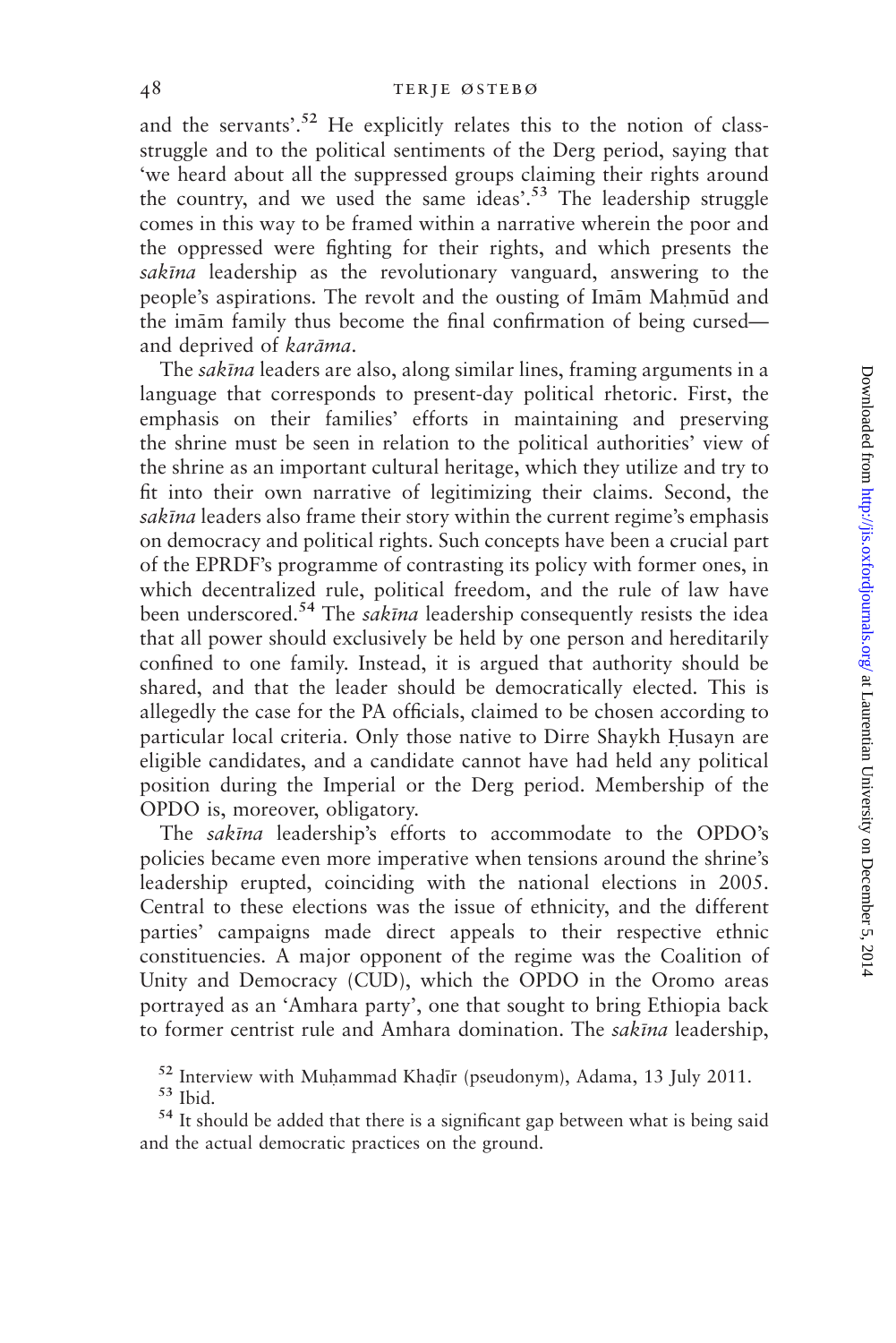already linked to the OPDO through the latter's clientelist strategy, actively utilized this discourse of identity politics in its conflict with the imām family. In their efforts to delegitimize Imām Muhyī al-Dīn, he was explicitly discredited as belonging to the 'wrong' side. Claiming to enjoy the overall support of the Dirre Shaykh Husayn community, the sakina leadership argued that the people 'see him as a Gobena, as being under the Amhara ... [they] see him as CUD'.<sup>55</sup> The word Gobena refers to Gobena Dache, an Oromo general who participated in Emperor Menelik's nineteenth-century conquests of southern Ethiopia, and the name is today used as a synonym for traitor among the Oromo. By comparing Imam Muhyi al-Din to Gobena, denouncing him as a representative of Amhara interests, and as associated with CUD, the sakina leaders sought to taint his credibility as a leader of the shrine. As a traitor and an outsider not truly representing the Oromo, his karāma and claim to authority were effectively denounced.

However, the political authorities' engagement on behalf of the imam family and their sanctioning of him as the legitimate imam, has obviously strained relations between the *sakīna* leadership and the regime. They feel betrayed by the regime—which they have supported and remained loyal to. Their refusal to relinquish their positions and their unwillingness to accept Imām Muhyī al-Dīn have exacerbated tensions, in which the authorities are viewing the *sakīna* leadership as a disruptive element, and as a problem hampering their plans of getting Dirre Shaykh Husayn included in UNESCO's List of World Heritage Sites.

## CONCLUSION

The different actors involved in the struggle over the main leadership position at the shrine have produced narratives that are situated in a universe commonly labeled as traditional as well as being associated with what we refer to as modernity. These narratives all serve particular purposes in legitimizing the actors' claims, justifying their social actions, and constitute effective means of 'othering' their opponents. It is important to note, as I have discussed, that the narratives from the past are not novel creations in the sense that the traditional is invented for a particular ideological purpose. The traditional is real by way of being embedded in concrete historical incidents, embodied in the actors' collective memories, and enacted in their social practices. Modernity is,

<sup>55</sup> Interview with Ahmad Muhammad (pseudonym), Dirre Shaykh Husayn, 6 June 2006.